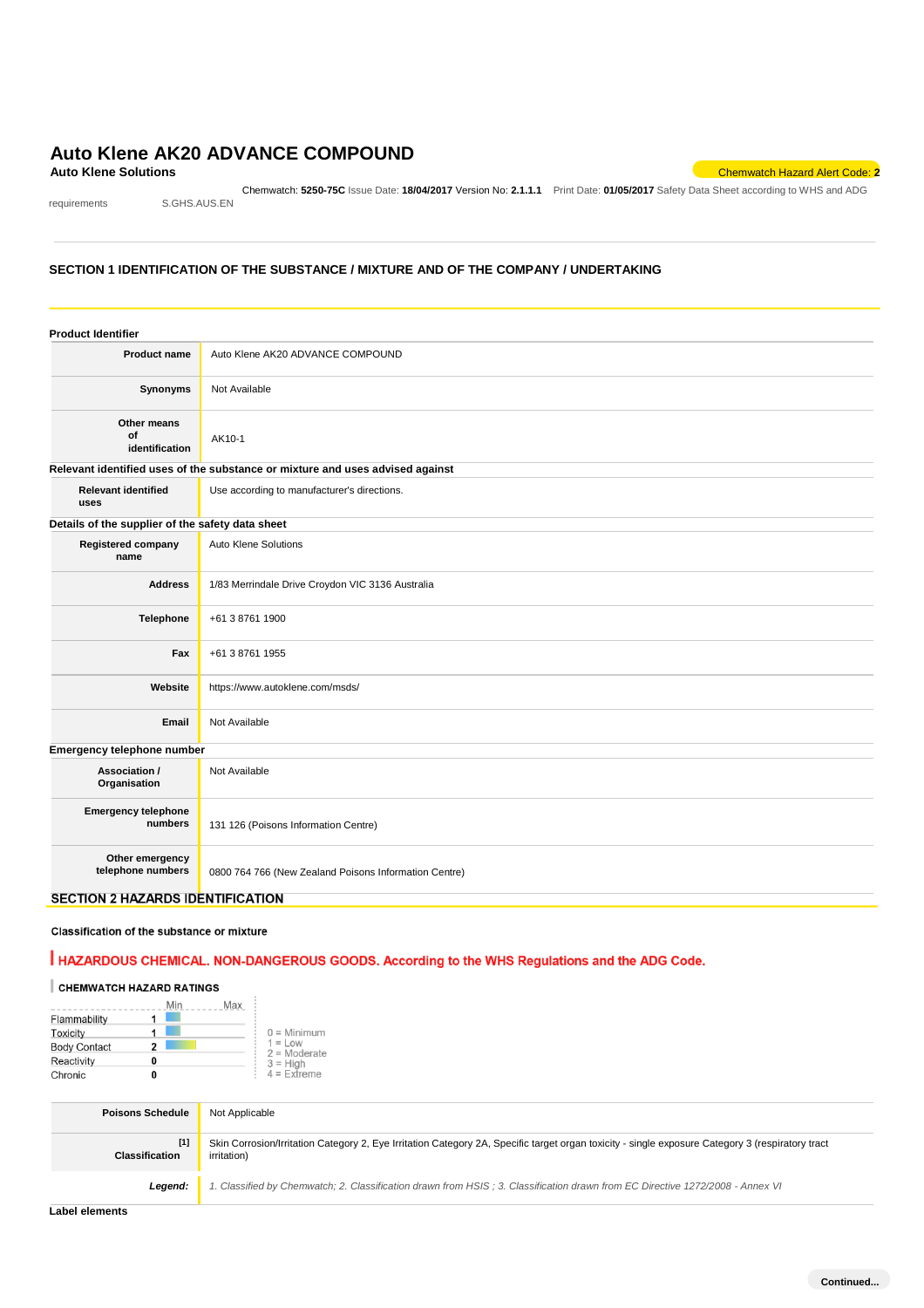|  |  | Auto Klene AK20 ADVANCE COMPOUND |
|--|--|----------------------------------|
|  |  |                                  |

Chemwatch: **5250-75C** Page **2** of **20** Issue Date: **18/04/2017** Version No: **2.1.1.1** Print Date: **01/05/2017**

| Hazard<br>pictogram(s)                |                                                                                                                                  |  |  |
|---------------------------------------|----------------------------------------------------------------------------------------------------------------------------------|--|--|
| <b>SIGNAL WORD</b>                    | <b>WARNING</b>                                                                                                                   |  |  |
| Hazard statement(s)                   |                                                                                                                                  |  |  |
| H315                                  | Causes skin irritation.                                                                                                          |  |  |
| H319                                  | Causes serious eye irritation.                                                                                                   |  |  |
| H335                                  | May cause respiratory irritation.                                                                                                |  |  |
| Precautionary statement(s) Prevention |                                                                                                                                  |  |  |
| P271                                  | Use only outdoors or in a well-ventilated area.                                                                                  |  |  |
| P261                                  | Avoid breathing mist/vapours/spray.                                                                                              |  |  |
| P280                                  | Wear protective gloves/protective clothing/eye protection/face protection.                                                       |  |  |
| Precautionary statement(s) Response   |                                                                                                                                  |  |  |
| P362                                  | Take off contaminated clothing and wash before reuse.                                                                            |  |  |
| P305+P351+P338                        | IF IN EYES: Rinse cautiously with water for several minutes. Remove contact lenses, if present and easy to do. Continue rinsing. |  |  |
| P312                                  | Call a POISON CENTER or doctor/physician if you feel unwell.                                                                     |  |  |
| P337+P313                             | If eye irritation persists: Get medical advice/attention.                                                                        |  |  |
| P302+P352                             | IF ON SKIN: Wash with plenty of soap and water.                                                                                  |  |  |
| P304+P340                             | IF INHALED: Remove victim to fresh air and keep at rest in a position comfortable for breathing.                                 |  |  |
| P332+P313                             | If skin irritation occurs: Get medical advice/attention.                                                                         |  |  |
| Precautionary statement(s) Storage    |                                                                                                                                  |  |  |
| P405                                  | Store locked up.                                                                                                                 |  |  |
| P403+P233                             | Store in a well-ventilated place. Keep container tightly closed.                                                                 |  |  |
| Precautionary statement(s) Disposal   |                                                                                                                                  |  |  |
| P501                                  | Dispose of contents/container in accordance with local regulations.                                                              |  |  |
|                                       | <b>SECTION 3 COMPOSITION / INFORMATION ON INGREDIENTS</b>                                                                        |  |  |

**Substances**

See section below for composition of Mixtures

## **Mixtures**

| <b>CAS No</b> | %[weight] | Name                                        |
|---------------|-----------|---------------------------------------------|
| 1344-28-1.    | $15 - 45$ | aluminium oxide                             |
| 8042-47-5     | < 10      | white mineral oil (petroleum)               |
| 56-81-5       | $<$ 10    | glycerol                                    |
| 64742-47-8    | < 10      | distillates, petroleum, light, hydrotreated |
| 8001-79-4     | < 1       | castor oil                                  |
| 102-71-6      | < 1       | triethanolamine                             |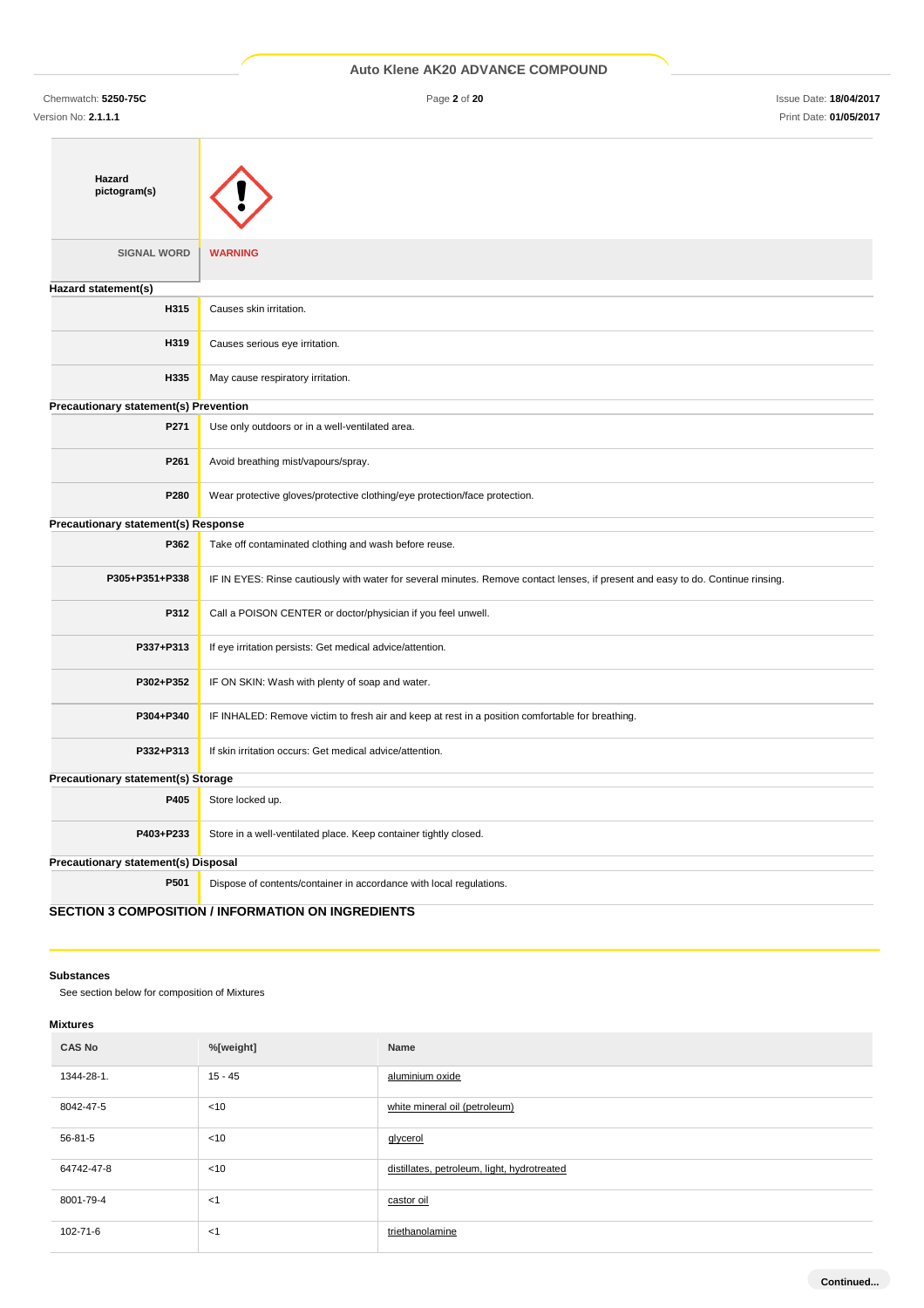Version No: **2.1.1.1** Print Date: **01/05/2017**

#### **SECTION 4 FIRST AID MEASURES**

7732-18-5 >50 water

#### **Description of first aid measures Eye Contact** If this product comes in contact with the eyes: Wash out immediately with fresh running water. Ensure complete irrigation of the eye by keeping eyelids apart and away from eye and moving the eyelids by occasionally lifting the upper and lower lids. Seek medical attention without delay; if pain persists or recurs seek medical attention Removal of contact lenses after an eye injury should only be undertaken by skilled personnel. **Skin Contact** If skin contact occurs: Immediately remove all contaminated clothing, including footwear. Flush skin and hair with running water (and soap if available). Seek medical attention in event of irritation. **Inhalation** If fumes or combustion products are inhaled remove from contaminated area. Lay patient down. Keep warm and rested. Prostheses such as false teeth, which may block airway, should be removed, where possible, prior to initiating first aid procedures. Apply artificial respiration if not breathing, preferably with a demand valve resuscitator, bag-valve mask device, or pocket mask as trained. Perform CPR if necessary. Transport to hospital, or doctor, without delay. **Ingestion** If swallowed do **NOT** induce vomiting. If vomiting occurs, lean patient forward or place on left side (head-down position, if possible) to maintain open airway and prevent aspiration. Observe the patient carefully. Never give liquid to a person showing signs of being sleepy or with reduced awareness; i.e. becoming unconscious. Give water to rinse out mouth, then provide liquid slowly and as much as casualty can comfortably drink. Beek medical advice.

#### **Indication of any immediate medical attention and special treatment needed**

Treat symptomatically.

Manifestation of aluminium toxicity include hypercalcaemia, anaemia, Vitamin D refractory osteodystrophy and a progressive encephalopathy (mixed dysarthria-apraxia of speech, asterixis, tremulousness, myoclonus, dementia, focal seizures). Bone pain, pathological fractures and proximal myopathy can occur.

- Symptoms usually develop insidiously over months to years (in chronic renal failure patients) unless dietary aluminium loads are excessive.
- Serum aluminium levels above 60 ug/ml indicate increased absorption. Potential toxicity occurs above 100 ug/ml and clinical symptoms are present when levels exceed 200 ug/ml. Deferoxamine has been used to treat dialysis encephalopathy and osteomalacia. CaNa2EDTA is less effective in chelating aluminium. [Ellenhorn and Barceloux: Medical Toxicology]

### **SECTION 5 FIREFIGHTING MEASURES**

#### **Extinguishing media**

**or mixture**

The product contains a substantial proportion of water, therefore there are no restrictions on the type of extinguishing media which may be used. Choice of extinguishing media should take into account surrounding areas.

Though the material is non-combustible, evaporation of water from the mixture, caused by the heat of nearby fire, may produce floating layers of combustible substances. In such an event consider: foam. dry chemical powder. **F** carbon dioxide. Special hazards arising from the substrate

| <b>Fire Incompatibility</b>    | None known.                                                                                                                                                                                                                                                                                                                                                                                                                                                                             |
|--------------------------------|-----------------------------------------------------------------------------------------------------------------------------------------------------------------------------------------------------------------------------------------------------------------------------------------------------------------------------------------------------------------------------------------------------------------------------------------------------------------------------------------|
| <b>Advice for firefighters</b> |                                                                                                                                                                                                                                                                                                                                                                                                                                                                                         |
| <b>Fire Fighting</b>           | Alert Fire Brigade and tell them location and nature of hazard.<br>Wear breathing apparatus plus protective gloves.<br>▶ Prevent, by any means available, spillage from entering drains or water courses.<br>• Use water delivered as a fine spray to control fire and cool adjacent area.<br>► DO NOT approach containers suspected to be hot.<br>• Cool fire exposed containers with water spray from a protected location.<br>If safe to do so, remove containers from path of fire. |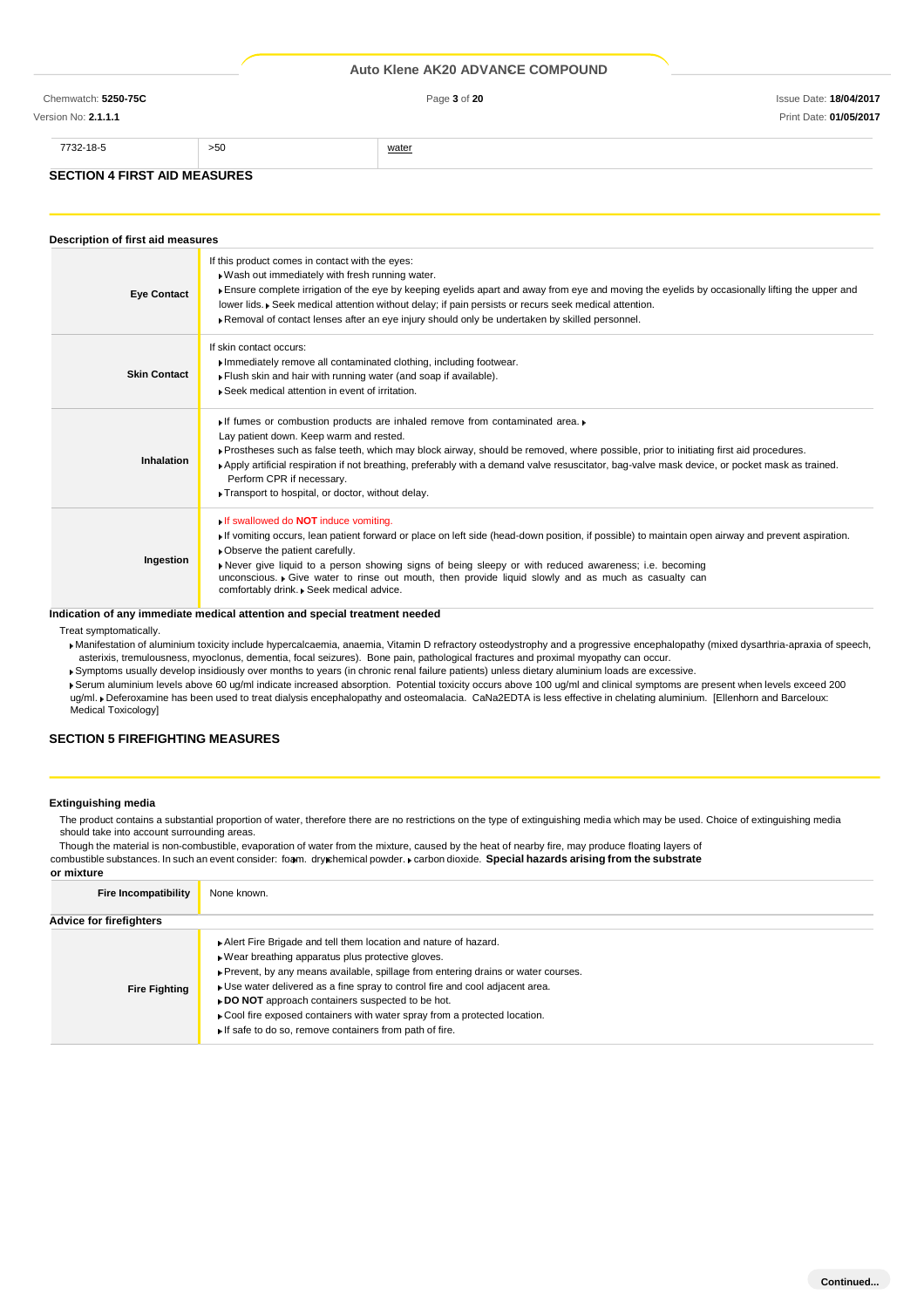Chemwatch: **5250-75C** Page **4** of **20** Issue Date: **18/04/2017**

Version No: **2.1.1.1** Print Date: **01/05/2017**

| <b>Fire/Explosion</b><br>Hazard | Combustible.<br>Slight fire hazard when exposed to heat or flame.<br>Heating may cause expansion or decomposition leading to violent rupture of<br>containers. • On combustion, may emit toxic fumes of carbon monoxide (CO). ►<br>May emit acrid smoke.<br>Mists containing combustible materials may be explosive. Combustion<br>products include:<br>carbon dioxide (CO2)<br>acrolein<br>hydrogen chloride<br>phosgene<br>hydrogen fluoride<br>other pyrolysis products typical of burning organic material. |
|---------------------------------|-----------------------------------------------------------------------------------------------------------------------------------------------------------------------------------------------------------------------------------------------------------------------------------------------------------------------------------------------------------------------------------------------------------------------------------------------------------------------------------------------------------------|
| <b>HAZCHEM</b>                  | Not Applicable                                                                                                                                                                                                                                                                                                                                                                                                                                                                                                  |

# **SECTION 6 ACCIDENTAL RELEASE MEASURES**

# **Personal precautions, protective equipment and emergency procedures** See

section 8

#### **Environmental precautions**

See section 12

# **Methods and material for containment and cleaning up**

| <b>Minor Spills</b> | Remove all ignition sources.<br>Clean up all spills immediately.<br>Avoid breathing vapours and contact with skin and eyes.<br>▶ Control personal contact with the substance, by using protective equipment. ▶ Contain<br>and absorb spill with sand, earth, inert material or vermiculite.<br>$\bullet$ Wipe up.<br>• Place in a suitable, labelled container for waste disposal. |
|---------------------|------------------------------------------------------------------------------------------------------------------------------------------------------------------------------------------------------------------------------------------------------------------------------------------------------------------------------------------------------------------------------------|
| <b>Major Spills</b> | Moderate hazard.<br>• Clear area of personnel and move upwind.<br>Alert Fire Brigade and tell them location and nature of hazard.<br>Wear breathing apparatus plus protective gloves.<br>▶ Prevent, by any means available, spillage from entering drains or water course. ▶ No<br>smoking, naked lights or ignition sources.<br>Increase ventilation.                             |

Personal Protective Equipment advice is contained in Section 8 of the SDS.

# **SECTION 7 HANDLING AND STORAGE**

| Precautions for safe handling |                                                                                                                                                                                                                                                                                                                                                                                                                |
|-------------------------------|----------------------------------------------------------------------------------------------------------------------------------------------------------------------------------------------------------------------------------------------------------------------------------------------------------------------------------------------------------------------------------------------------------------|
| Safe handling                 | . DO NOT allow clothing wet with material to stay in contact with skin.<br>Avoid all personal contact, including inhalation.<br>▶ Wear protective clothing when risk of exposure occurs.<br>Use in a well-ventilated area.<br>▶ Prevent concentration in hollows and sumps.                                                                                                                                    |
|                               | DO NOT enter confined spaces until atmosphere has been checked.<br>DO NOT allow material to contact humans, exposed food or food utensils.<br>Avoid contact with incompatible materials.                                                                                                                                                                                                                       |
| Other information             | Store in original containers.<br>Keep containers securely sealed.<br>No smoking, naked lights or ignition sources.<br>Store in a cool, dry, well-ventilated area.<br>Store away from incompatible materials and foodstuff containers.<br>▶ Protect containers against physical damage and check regularly for leaks.<br>Observe manufacturer's storage and handling recommendations contained within this SDS. |

**Conditions for safe storage, including any incompatibilities**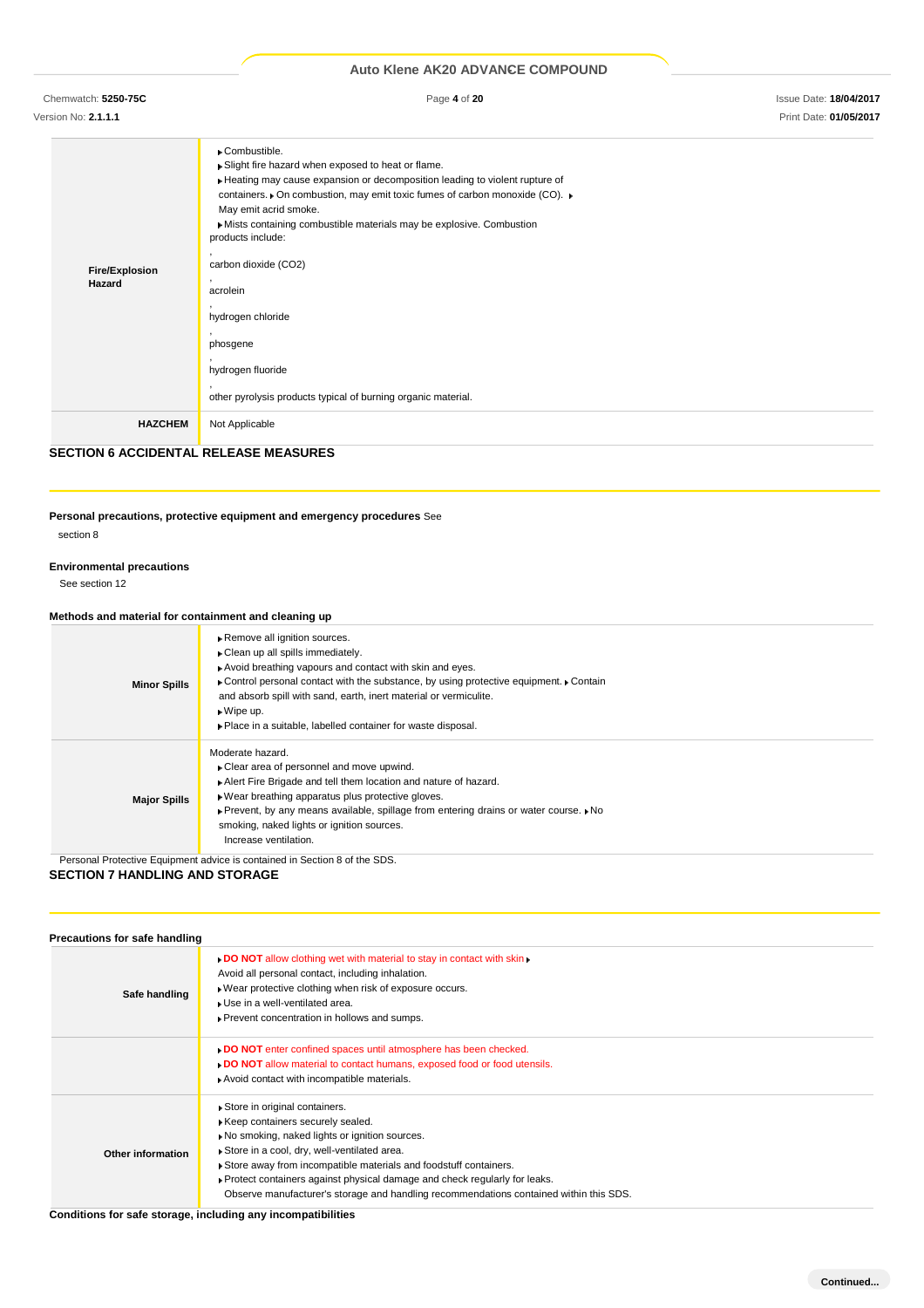Version No: **2.1.1.1** Print Date: **01/05/2017**

| Suitable container         | ▶ Metal can or drum<br>Packaging as recommended by manufacturer.<br>Check all containers are clearly labelled and free from leaks. |
|----------------------------|------------------------------------------------------------------------------------------------------------------------------------|
| Storage<br>incompatibility | Avoid reaction with oxidising agents                                                                                               |

# **SECTION 8 EXPOSURE CONTROLS / PERSONAL PROTECTION**

#### **Control parameters**

#### I **OCCUPATIONAL EXPOSURE LIMITS (OEL)**

#### **INGREDIENT DATA**

| Source                                 | Ingredient                                  | <b>Material name</b>      | <b>TWA</b>         | <b>STEL</b>   | Peak          | <b>Notes</b>  |
|----------------------------------------|---------------------------------------------|---------------------------|--------------------|---------------|---------------|---------------|
| Australia Exposure<br><b>Standards</b> | aluminium oxide                             | Aluminium oxide           | $10 \text{ mg/m}$  | Not Available | Not Available | Not Available |
| Australia Exposure<br><b>Standards</b> | white mineral oil (petroleum)               | White spirits             | 790 mg/m3          | Not Available | Not Available | Not Available |
| Australia Exposure<br><b>Standards</b> | glycerol                                    | Glycerin mist             | $10 \text{ mg/m}$  | Not Available | Not Available | Not Available |
| Australia Exposure<br><b>Standards</b> | distillates, petroleum, light, hydrotreated | Oil mist, refined mineral | $5 \text{ mg/m}$ 3 | Not Available | Not Available | Not Available |
| Australia Exposure<br>Standards        | triethanolamine                             | Triethanolamine           | $5 \text{ mg/m}$   | Not Available | Not Available | Sen           |

#### **EMERGENCY LIMITS**

| Ingredient                                     | <b>Material name</b>                                                      |                     | TEEL-1            | TEEL-2            | TEEL-3      |  |
|------------------------------------------------|---------------------------------------------------------------------------|---------------------|-------------------|-------------------|-------------|--|
| aluminium oxide                                | Aluminum oxide; (Alumina)                                                 |                     | 5.7 mg/m3         | $15 \text{ mg/m}$ | 25 mg/m3    |  |
| white mineral oil<br>(petroleum)               | Stoddard solvent; (Mineral spirits, 85% nonane and 15% trimethyl benzene) |                     | 300 mg/m3         | 1,800 mg/m3       | 29500 mg/m3 |  |
| glycerol                                       | Glycerine (mist); (Glycerol; Glycerin)                                    |                     | 45 mg/m3          | 860 mg/m3         | 2,500 mg/m3 |  |
| triethanolamine                                | Triethanolamine; (Trihydroxytriethylamine)                                |                     | $15 \text{ mg/m}$ | 240 mg/m3         | 1,500 mg/m3 |  |
| Ingredient                                     | <b>Original IDLH</b>                                                      | <b>Revised IDLH</b> |                   |                   |             |  |
| aluminium oxide                                | Not Available                                                             | Not Available       |                   |                   |             |  |
| white mineral oil<br>(petroleum)               | 29,500 mg/m3                                                              | 20,000 mg/m3        |                   |                   |             |  |
| glycerol                                       | Not Available                                                             | Not Available       |                   |                   |             |  |
| distillates, petroleum, light,<br>hydrotreated | Not Available                                                             | Not Available       |                   |                   |             |  |
| castor oil                                     | Not Available                                                             | Not Available       |                   |                   |             |  |
| triethanolamine                                | Not Available                                                             | Not Available       |                   |                   |             |  |
| water                                          | Not Available                                                             | Not Available       |                   |                   |             |  |

#### **Exposure controls**

**Appropriate engineering controls**

Engineering controls are used to remove a hazard or place a barrier between the worker and the hazard. Well-designed engineering controls can be highly effective in protecting workers and will typically be independent of worker interactions to provide this high level of protection. The basic types of engineering controls are: Process controls which involve changing the way a job activity or process is done to reduce the risk.

Enclosure and/or isolation of emission source which keeps a selected hazard "physically" away from the worker and ventilation that strategically "adds" and "removes" air in the work environment. Ventilation can remove or dilute an air contaminant if designed properly. The design of a ventilation system must match the particular process and chemical or contaminant in use. Employers may need to use multiple types of controls to prevent employee overexposure.

**Personal protection**

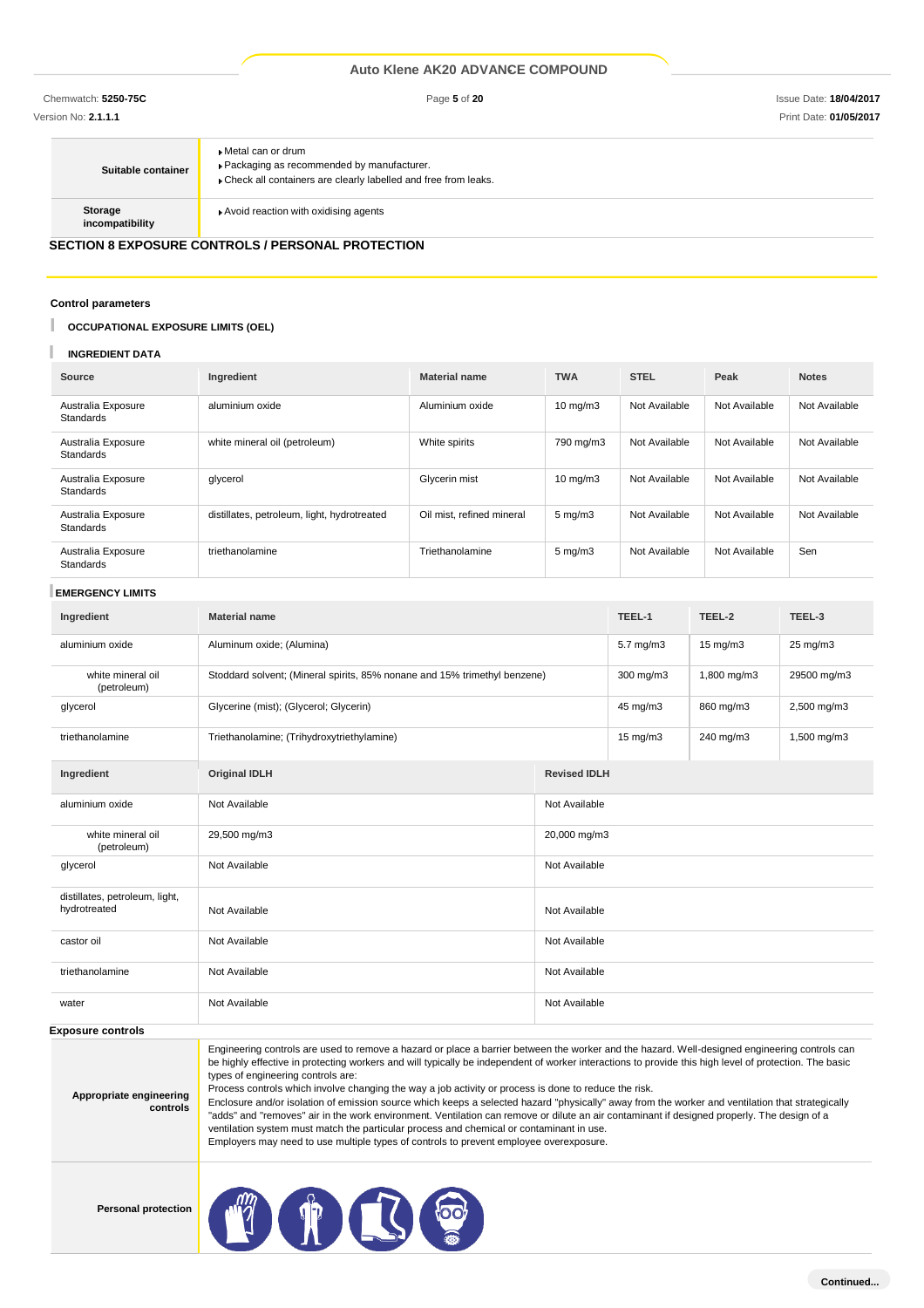Chemwatch: **5250-75C** Page **6** of **20** Issue Date: **18/04/2017**

Version No: **2.1.1.1** Print Date: **01/05/2017**

| Recommended material(s)      | NOTE: As a series of factors will influence the actual performance of the glove, a final                                                                                                                                                                                                                                                                                                                                                                                                                                                                                                                                                                                                     |
|------------------------------|----------------------------------------------------------------------------------------------------------------------------------------------------------------------------------------------------------------------------------------------------------------------------------------------------------------------------------------------------------------------------------------------------------------------------------------------------------------------------------------------------------------------------------------------------------------------------------------------------------------------------------------------------------------------------------------------|
| <b>Thermal hazards</b>       | Not Available                                                                                                                                                                                                                                                                                                                                                                                                                                                                                                                                                                                                                                                                                |
| Other protection             | • Overalls.<br>P.V.C. apron.<br>· Barrier cream.<br>▶ Skin cleansing cream.<br>▶ Eye wash unit.                                                                                                                                                                                                                                                                                                                                                                                                                                                                                                                                                                                              |
| <b>Body protection</b>       | See Other protection below                                                                                                                                                                                                                                                                                                                                                                                                                                                                                                                                                                                                                                                                   |
|                              | the chemical is a preparation of several substances, the resistance of the glove material can not be calculated in advance and has therefore to be<br>checked prior to the application.<br>The exact break through time for substances has to be obtained from the manufacturer of the protective gloves and has to be observed when<br>making a final choice.<br>Personal hygiene is a key element of effective hand care. Gloves must only be worn on clean hands. After using gloves, hands should be washed<br>and dried thoroughly. Application of a non-perfumed moisturizer is recommended.                                                                                           |
| <b>Hands/feet protection</b> | Wear chemical protective gloves, e.g. PVC.<br>Wear safety footwear or safety gumboots, e.g. Rubber<br>The selection of suitable gloves does not only depend on the material, but also on further marks of quality which vary from manufacturer to<br>manufacturer. Where                                                                                                                                                                                                                                                                                                                                                                                                                     |
| <b>Skin protection</b>       | See Hand protection below                                                                                                                                                                                                                                                                                                                                                                                                                                                                                                                                                                                                                                                                    |
| Eye and face<br>protection   | Safety glasses with side shields.<br>Chemical goggles.<br>Contact lenses may pose a special hazard; soft contact lenses may absorb and concentrate irritants. A written policy document, describing the<br>wearing of lenses or restrictions on use, should be created for each workplace or task. This should include a review of lens absorption and<br>adsorption for the class of chemicals in use and an account of injury experience. Medical and first-aid personnel should be trained in their<br>removal and suitable equipment should be readily available. In the event of chemical exposure, begin eye irrigation immediately and remove<br>contact lens as soon as practicable. |
|                              |                                                                                                                                                                                                                                                                                                                                                                                                                                                                                                                                                                                                                                                                                              |

**GLOVE SELECTION INDEX EXECTION INDEX EXECTION INDEX EXECUTE:**  $\star$  Where the glove is to be used on a short term, casual or infrequent basis, factors

Glove selection is based on a modified presentation of the: such as"feel" or convenience (e.g. disposability), may dictate a choice of gloves *"***Forsberg Clothing Performance Index".** which might otherwise be unsuitable following long-term or frequent use. A qualified The effect(s) of the following substance(s) are taken into account in the practitioner should be consulted. *computergenerated* selection: Auto Klene AK10 LIQUID – CARBON CUT

selection must be based on detailed observation. -

|                       |            | <b>SECTION 9 PHYSICAL AND CHEMICAL PROPERTIES</b>                                                                                                                                                             |                                     |                                                                                                                           |                                                                                        |  |
|-----------------------|------------|---------------------------------------------------------------------------------------------------------------------------------------------------------------------------------------------------------------|-------------------------------------|---------------------------------------------------------------------------------------------------------------------------|----------------------------------------------------------------------------------------|--|
| <b>Material</b>       | <b>CPI</b> | <b>Respiratory protection</b>                                                                                                                                                                                 |                                     |                                                                                                                           |                                                                                        |  |
|                       |            | Type AK-P Filter of sufficient capacity. (AS/NZS 1716 & 1715, EN 143:2000 & 149:2001,<br>ANSI Z88 or national equivalent)<br>Where the concentration of gas/particulates in the breathing zone, approaches or |                                     |                                                                                                                           |                                                                                        |  |
| <b>BUTYL</b>          | C          |                                                                                                                                                                                                               |                                     |                                                                                                                           |                                                                                        |  |
|                       |            |                                                                                                                                                                                                               |                                     |                                                                                                                           |                                                                                        |  |
| <b>NATURAL RUBBER</b> | C          |                                                                                                                                                                                                               |                                     |                                                                                                                           | exceeds the "Exposure Standard" (or ES), respiratory protection is required. Degree of |  |
|                       |            | protection varies with both face-piece and Class of filter; the nature of protection varies<br>with Type of filter.                                                                                           |                                     |                                                                                                                           |                                                                                        |  |
| NATURAL+NEOPRENE      | C          | <b>Required Minimum</b>                                                                                                                                                                                       | <b>Half-Face</b>                    | <b>Full-Face</b>                                                                                                          | <b>Powered Air</b>                                                                     |  |
|                       |            | <b>Protection Factor</b>                                                                                                                                                                                      | Respirator                          | Respirator                                                                                                                | Respirator                                                                             |  |
| <b>NEOPRENE</b>       | C          |                                                                                                                                                                                                               |                                     |                                                                                                                           |                                                                                        |  |
|                       |            |                                                                                                                                                                                                               | AK-AUS P2                           |                                                                                                                           | AK-PAPR-AUS /                                                                          |  |
| NEOPRENE/NATURAL      | C          | up to 10 x ES                                                                                                                                                                                                 |                                     |                                                                                                                           | Class 1 P2                                                                             |  |
| <b>NITRILE</b>        | C          |                                                                                                                                                                                                               |                                     |                                                                                                                           |                                                                                        |  |
|                       |            |                                                                                                                                                                                                               |                                     | AK-AUS/<br>Class                                                                                                          |                                                                                        |  |
| <b>PVA</b>            | C          | up to $50 \times ES$                                                                                                                                                                                          |                                     | P <sub>2</sub>                                                                                                            |                                                                                        |  |
|                       |            |                                                                                                                                                                                                               |                                     |                                                                                                                           |                                                                                        |  |
| <b>PVC</b>            | C          | up to 100 x ES                                                                                                                                                                                                |                                     | AK-2 P2                                                                                                                   | AK-PAPR-2 P2 ^                                                                         |  |
|                       |            |                                                                                                                                                                                                               |                                     |                                                                                                                           |                                                                                        |  |
| <b>VITON</b>          | C          | $A(All classes) = Organic vapours, B AUS or B1 = Acid gases, B2 = Acid gas or$                                                                                                                                |                                     |                                                                                                                           |                                                                                        |  |
|                       |            |                                                                                                                                                                                                               |                                     | * CPI - Chemwatch Performance Index<br>hydrogen<br>cyanide (HCN), $B3$ = Acid gas or hydrogen cyanide (HCN), $E = Sulfur$ |                                                                                        |  |
| ##castor              | oil        |                                                                                                                                                                                                               | A: Best Selection dioxide(SO2), G = |                                                                                                                           |                                                                                        |  |
|                       |            | B: Satisfactory; may degrade after 4 hours continuous immersion<br>Agricultural                                                                                                                               |                                     |                                                                                                                           |                                                                                        |  |
|                       |            | chemicals, $K = \text{Ammonia(NH3)}$ , $Hg = \text{Mercury}$ , $NO = \text{Oxides}$ of nitrogen, C: Poor to                                                                                                   |                                     |                                                                                                                           |                                                                                        |  |

Dangerous Choice for other than short term immersion MB =

Methyl bromide, AX = Low boiling point organic compounds(below 65 degC)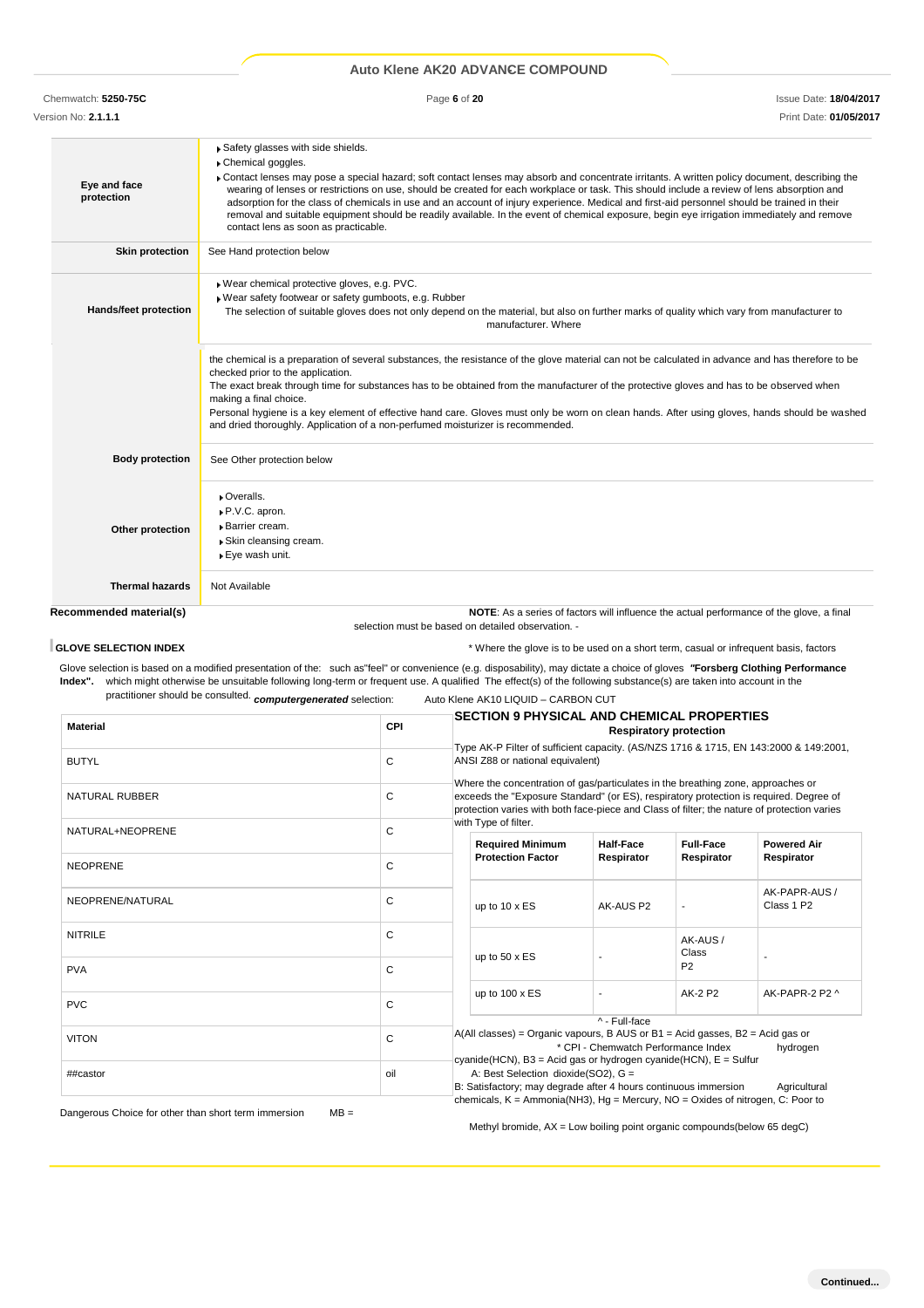Chemwatch: **5250-75C** Page **7** of **20** Issue Date: **18/04/2017**

**Information on basic physical and chemical properties**

| Appearance                                                    | Off white, creamy thick liquid with a little odour; mixes with water. Viscosity: 6500-7500 cps (20degC) |                                                  |                |  |
|---------------------------------------------------------------|---------------------------------------------------------------------------------------------------------|--------------------------------------------------|----------------|--|
| <b>Physical state</b>                                         | liquid                                                                                                  | Relative density (Water =<br>1)                  | $0.95 - 1.10$  |  |
| Odour                                                         | Not Available                                                                                           | <b>Partition coefficient</b><br>noctanol / water | Not Available  |  |
| <b>Odour threshold</b>                                        | Not Available                                                                                           | Auto-ignition<br>temperature<br>$(^{\circ}C)$    | Not Available  |  |
| pH (as supplied)                                              | $8 - 9$                                                                                                 | Decomposition<br>temperature                     | Not Available  |  |
| <b>Melting</b><br>point<br>$\prime$<br>freezing<br>point (°C) | $\mathbf 0$                                                                                             | Viscosity (cSt)                                  | Not Available  |  |
| Initial boiling point and<br>boiling range (°C)               | Not Available                                                                                           | Molecular weight<br>(g/mol)                      | Not Applicable |  |
| Flash point (°C)                                              | >95                                                                                                     | <b>Taste</b>                                     | Not Available  |  |
|                                                               |                                                                                                         |                                                  |                |  |

| Initial boiling point and<br>boiling range (°C) | Not Available  | Molecular weight<br>(g/mol)                | Not Applicable |
|-------------------------------------------------|----------------|--------------------------------------------|----------------|
| Flash point (°C)                                | >95            | <b>Taste</b>                               | Not Available  |
| <b>Evaporation rate</b>                         | Not Available  | <b>Explosive</b><br>properties             | Not Available  |
| Flammability                                    | Not Applicable | Oxidising<br>properties                    | Not Available  |
| <b>Upper Explosive Limit</b><br>(%)             | Not Available  | <b>Surface Tension (dyn/cm</b><br>or mN/m) | Not Available  |
| <b>Lower Explosive Limit</b><br>$(\%)$          | Not Available  | <b>Volatile Component (%vol)</b>           | Not Available  |
| Vapour pressure<br>(kPa)                        | Not Available  | Gas group                                  | Not Available  |
| Solubility in water<br>(g/L)                    | Miscible       | pH as a solution<br>(1%)                   | Not Available  |
| Vapour density (Air =<br>1)                     | Not Available  | VOC g/L                                    | Not Available  |

# **SECTION 10 STABILITY AND REACTIVITY**

| <b>Inhaled</b>      | Not normally a hazard due to non-volatile nature of product<br>The material can cause respiratory irritation in some persons. The body's response to such irritation can cause further lung damage.<br>Inhalation of vapours or aerosols (mists, fumes), generated by the material during the course of normal handling, may be damaging to the health of the individual.                                                                                       |  |  |
|---------------------|-----------------------------------------------------------------------------------------------------------------------------------------------------------------------------------------------------------------------------------------------------------------------------------------------------------------------------------------------------------------------------------------------------------------------------------------------------------------|--|--|
| Ingestion           | Accidental ingestion of the material may be damaging to the health of the individual. Ingestion<br>may result in nausea, abdominal irritation, pain and vomiting                                                                                                                                                                                                                                                                                                |  |  |
| <b>Skin Contact</b> | This material can cause inflammation of the skin on contact in some persons. The material may accentuate any preexisting<br>dermatitis condition<br>Open cuts, abraded or irritated skin should not be exposed to this material<br>Entry into the blood-stream, through, for example, cuts, abrasions or lesions, may produce systemic injury with harmful effects. Examine the skin prior to the use of the mate<br>any external damage is suitably protected. |  |  |
| Eye                 | This material can cause eye irritation and damage in some persons.                                                                                                                                                                                                                                                                                                                                                                                              |  |  |
|                     | Reactivity<br>See section 7                                                                                                                                                                                                                                                                                                                                                                                                                                     |  |  |

Version No: **2.1.1.1** Print Date: **01/05/2017**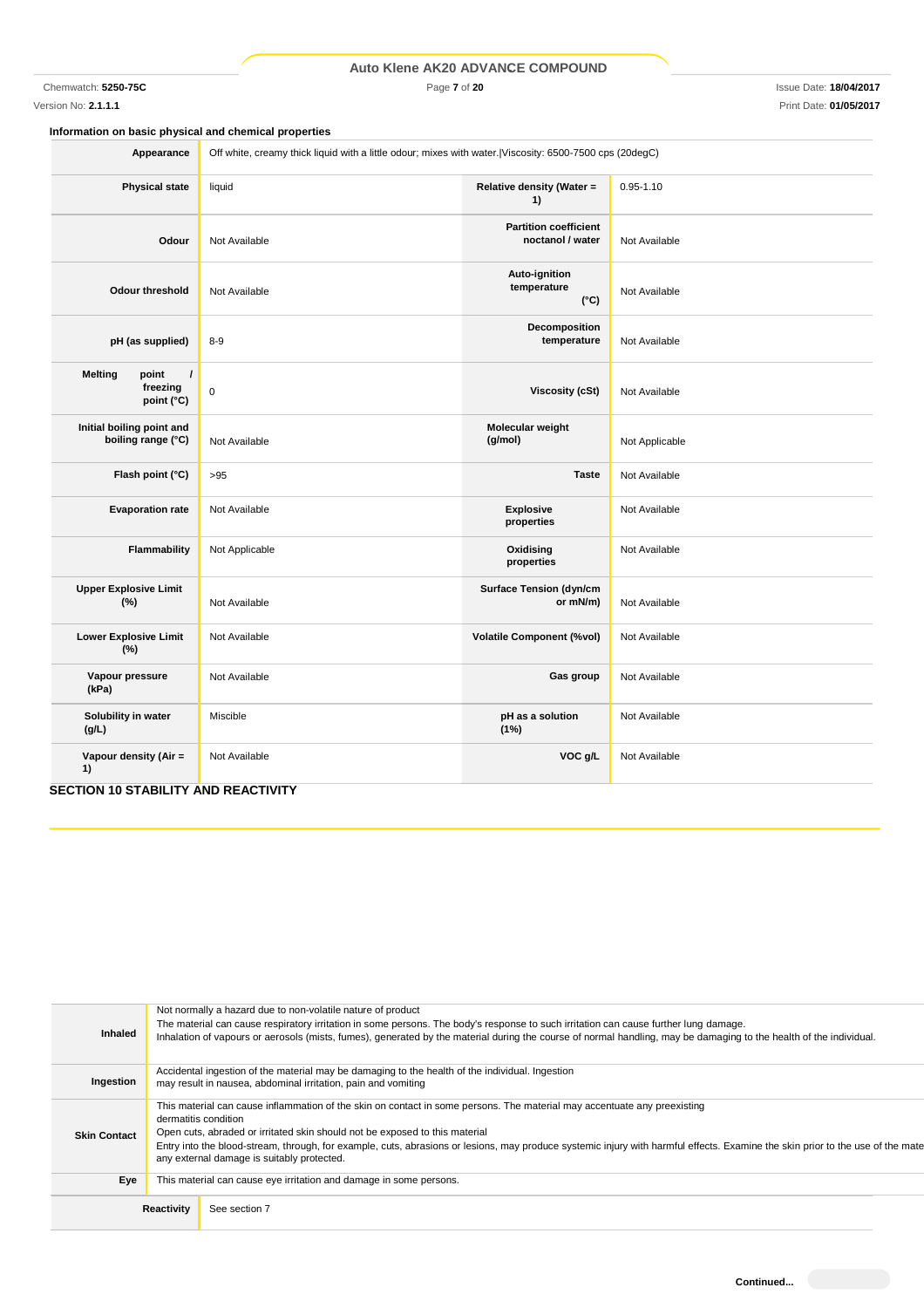| <b>Auto Klene AK20 ADVANCE COMPOUND</b>     |                                                                                                                                      |                               |  |  |  |
|---------------------------------------------|--------------------------------------------------------------------------------------------------------------------------------------|-------------------------------|--|--|--|
| Chemwatch: 5250-75C                         | Page 8 of 20                                                                                                                         | <b>Issue Date: 18/04/2017</b> |  |  |  |
| Version No: 2.1.1.1                         |                                                                                                                                      | Print Date: 01/05/2017        |  |  |  |
| <b>Chemical stability</b>                   | • Unstable in the presence of incompatible materials.<br>▶ Product is considered stable.<br>Hazardous polymerisation will not occur. |                               |  |  |  |
| Possibility of hazardous<br>reactions       | See section 7                                                                                                                        |                               |  |  |  |
| <b>Conditions to</b><br>avoid               | See section 7                                                                                                                        |                               |  |  |  |
| Incompatible<br>materials                   | See section 7                                                                                                                        |                               |  |  |  |
| Hazardous decomposition<br>products         | See section 5                                                                                                                        |                               |  |  |  |
| <b>SECTION 11 TOXICOLOGICAL INFORMATION</b> |                                                                                                                                      |                               |  |  |  |

**Information on toxicological effects**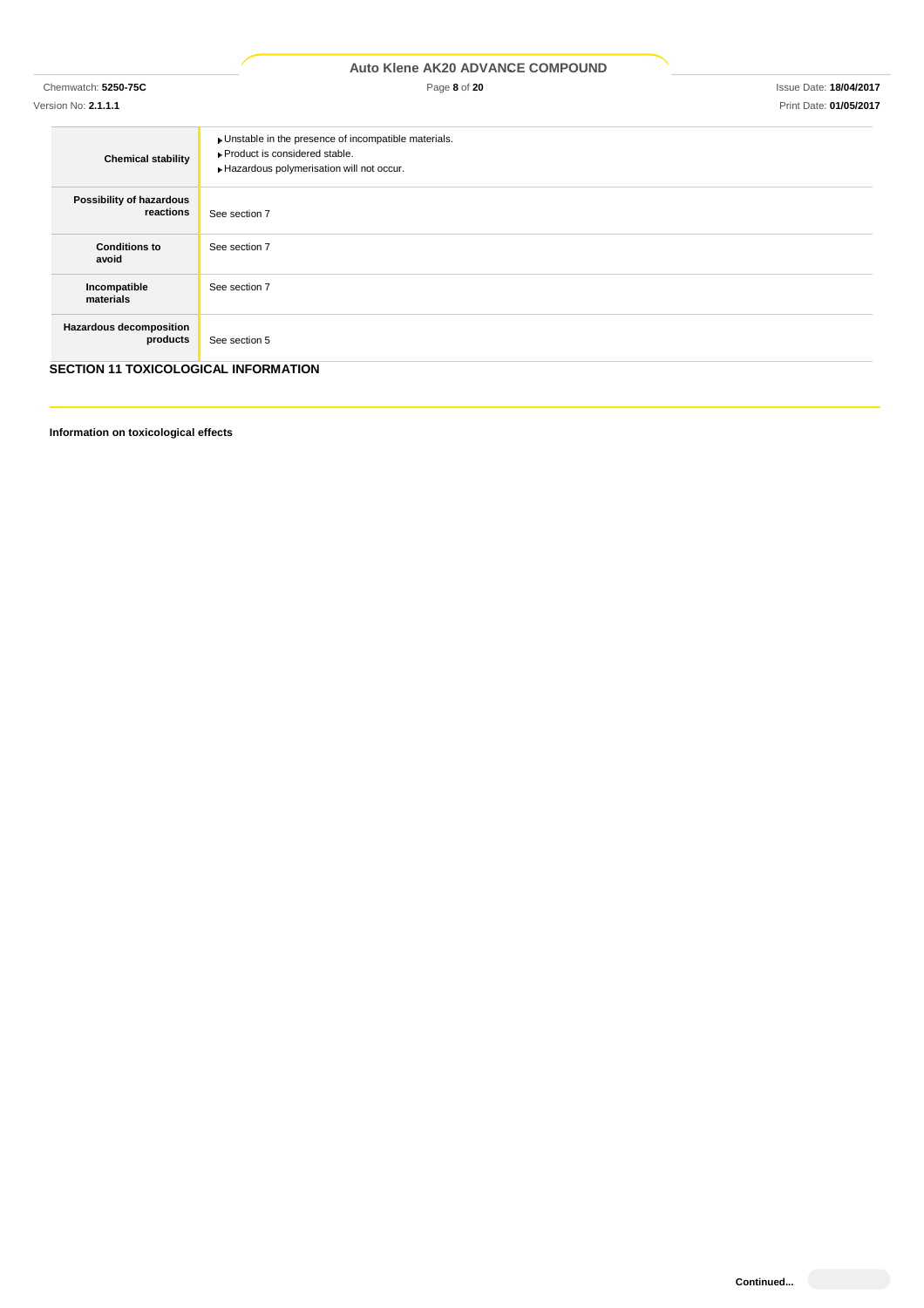|                                                  | Auto Klene AK20 ADVANCE COMPOUND                                                                                                                                                                                                                                                                                                                                                                                                                                                                                                             |                                                                  |                                                                      |
|--------------------------------------------------|----------------------------------------------------------------------------------------------------------------------------------------------------------------------------------------------------------------------------------------------------------------------------------------------------------------------------------------------------------------------------------------------------------------------------------------------------------------------------------------------------------------------------------------------|------------------------------------------------------------------|----------------------------------------------------------------------|
| Chemwatch: 5250-75C                              | Page 9 of 20                                                                                                                                                                                                                                                                                                                                                                                                                                                                                                                                 |                                                                  | <b>Issue Date: 18/04/2017</b>                                        |
| Version No: 2.1.1.1                              |                                                                                                                                                                                                                                                                                                                                                                                                                                                                                                                                              |                                                                  | Print Date: 01/05/2017                                               |
| Chronic                                          | Long-term exposure to respiratory irritants may result in airways disease, involving difficulty breathing and related whole-body problems.<br>There has been some concern that this material can cause cancer or mutations but there is not enough data to make an assessment.<br>Substance accumulation, in the human body, may occur and may cause some concern following repeated or long-term occupational exposure.<br>Exposure to large doses of aluminium has been connected with the degenerative brain disease Alzheimer's Disease. |                                                                  |                                                                      |
| <b>Auto Klene</b>                                | <b>TOXICITY</b>                                                                                                                                                                                                                                                                                                                                                                                                                                                                                                                              | <b>IRRITATION</b>                                                | Dermal (Rabbit) LD50:<br>>2000 mg/kg                                 |
| <b>AK20</b><br><b>ADVANCE</b><br><b>COMPOUND</b> | $[2]$                                                                                                                                                                                                                                                                                                                                                                                                                                                                                                                                        |                                                                  | Not Available<br>Oral (Rat) LD50: >5000<br>$mg/kg^{[2]}$             |
|                                                  | <b>TOXICITY</b>                                                                                                                                                                                                                                                                                                                                                                                                                                                                                                                              | <b>IRRITATION</b>                                                |                                                                      |
| aluminium<br>oxide                               | [1]<br>Oral (rat) LD50: >2000 mg/kgNot Available                                                                                                                                                                                                                                                                                                                                                                                                                                                                                             |                                                                  |                                                                      |
|                                                  | <b>TOXICITY</b>                                                                                                                                                                                                                                                                                                                                                                                                                                                                                                                              | <b>IRRITATION</b>                                                | Dermal (rabbit) LD50:<br>>2000 mg/kg                                 |
| white mineral<br>oil<br>(petroleum)              | $[1]$                                                                                                                                                                                                                                                                                                                                                                                                                                                                                                                                        |                                                                  | Not Available<br>Oral (rat) LD50: >5000                              |
|                                                  |                                                                                                                                                                                                                                                                                                                                                                                                                                                                                                                                              |                                                                  | mg/kg <sup>[1]</sup>                                                 |
|                                                  | <b>TOXICITY</b>                                                                                                                                                                                                                                                                                                                                                                                                                                                                                                                              | <b>IRRITATION</b>                                                |                                                                      |
| glycerol                                         | $[2]$<br>Oral (rat) LD50: 12600 mg/kgNot Available                                                                                                                                                                                                                                                                                                                                                                                                                                                                                           |                                                                  |                                                                      |
| distillates,                                     | <b>TOXICITY</b>                                                                                                                                                                                                                                                                                                                                                                                                                                                                                                                              | <b>IRRITATION</b>                                                | Dermal (rabbit) LD50:<br>>2000 mg/kg                                 |
| petroleum,<br>light,<br>hydrotreated             | $[1]$                                                                                                                                                                                                                                                                                                                                                                                                                                                                                                                                        |                                                                  | Not Available<br>Oral (rat) LD50: >5000<br>mg/kg <sup>[1]</sup><br>t |
|                                                  | <b>TOXICITY</b>                                                                                                                                                                                                                                                                                                                                                                                                                                                                                                                              | <b>IRRITATION</b>                                                |                                                                      |
| castor oil                                       | Not Available                                                                                                                                                                                                                                                                                                                                                                                                                                                                                                                                | Eye (rabbit): 500 mg mild                                        |                                                                      |
|                                                  |                                                                                                                                                                                                                                                                                                                                                                                                                                                                                                                                              | Skin (human): 50 mg/48h mild<br>Skin (rabbit): 100 mg/24h SEVERE |                                                                      |
|                                                  | <b>TOXICITY</b>                                                                                                                                                                                                                                                                                                                                                                                                                                                                                                                              | <b>IRRITATION</b>                                                |                                                                      |
|                                                  | dermal (rat) LD50: >16000 mg/kg, <sup>[2]</sup>                                                                                                                                                                                                                                                                                                                                                                                                                                                                                              | Eye (rabbit): 0.1 ml -                                           |                                                                      |
|                                                  | Oral (rat) LD50: 5560 mg/kg(calc.) <sup>[2]</sup> -                                                                                                                                                                                                                                                                                                                                                                                                                                                                                          | Eye (rabbit): 10 mg - mild                                       |                                                                      |
| triethanolamine                                  |                                                                                                                                                                                                                                                                                                                                                                                                                                                                                                                                              | Eye (rabbit): 5.62 mg - SEVERE minor<br>conjunctival irritation  |                                                                      |
|                                                  |                                                                                                                                                                                                                                                                                                                                                                                                                                                                                                                                              | no irritation *<br>Skin (human): 15 mg/3d (int)-mild             |                                                                      |
|                                                  |                                                                                                                                                                                                                                                                                                                                                                                                                                                                                                                                              | Skin (rabbit): 4 h occluded                                      |                                                                      |
|                                                  |                                                                                                                                                                                                                                                                                                                                                                                                                                                                                                                                              |                                                                  |                                                                      |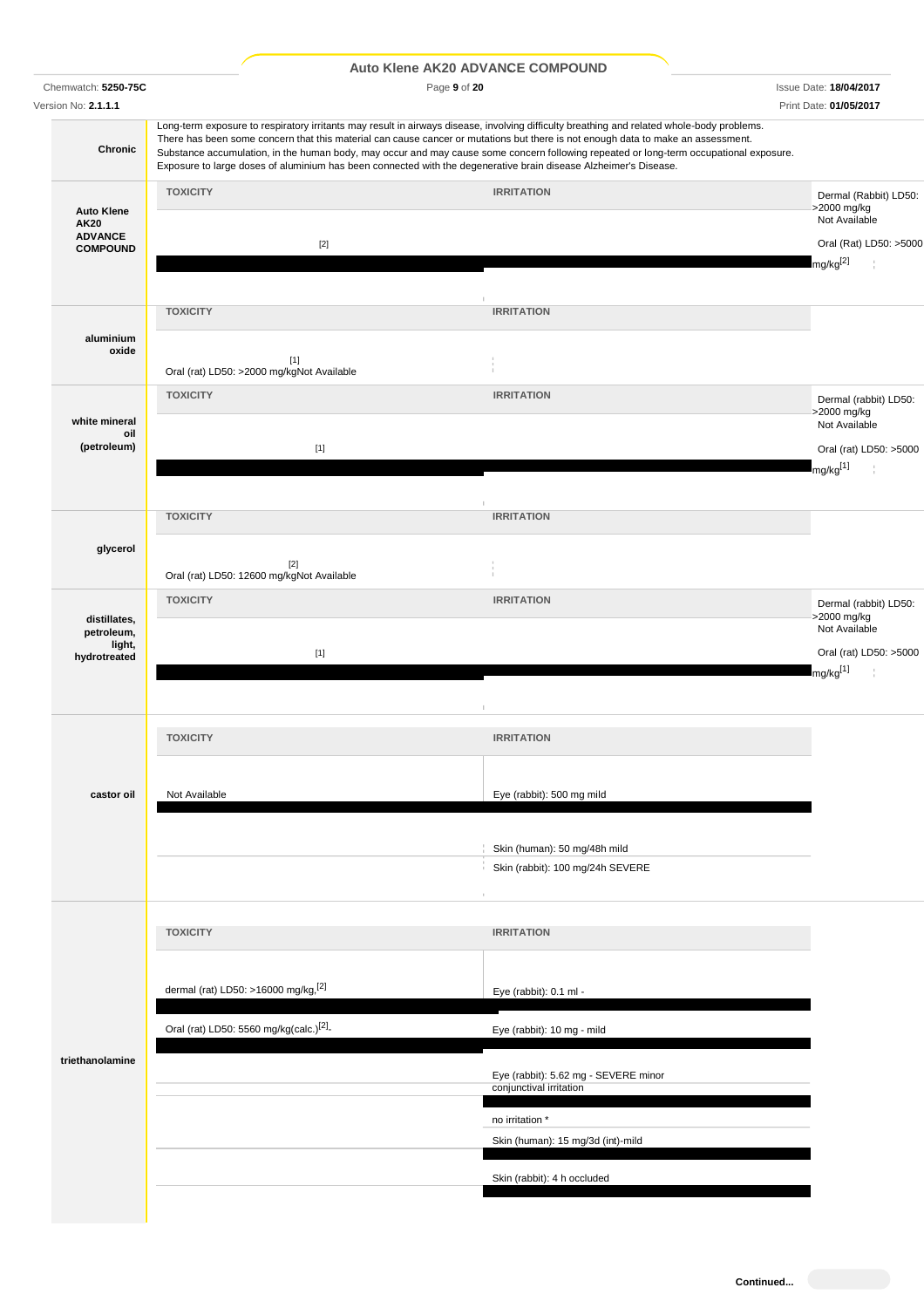Chemwatch: **5250-75C** Page **10** of **20** Issue Date: **18/04/2017**

|                                                                                                                                                                                                                                        |                 | Skin (rabbit): 560 mg/24 hr- mild |  |  |
|----------------------------------------------------------------------------------------------------------------------------------------------------------------------------------------------------------------------------------------|-----------------|-----------------------------------|--|--|
|                                                                                                                                                                                                                                        | <b>TOXICITY</b> | <b>IRRITATION</b>                 |  |  |
| water                                                                                                                                                                                                                                  |                 |                                   |  |  |
|                                                                                                                                                                                                                                        | Not Available   | Not Available                     |  |  |
| Legend: 1 Value obtained from Europe ECHA Registered Substances - Acute toxicity 2.* Value obtained from manufacturer's SDS. Unless otherwise<br>specified data extracted from RTECS - Register of Toxic Effect of chemical Substances |                 |                                   |  |  |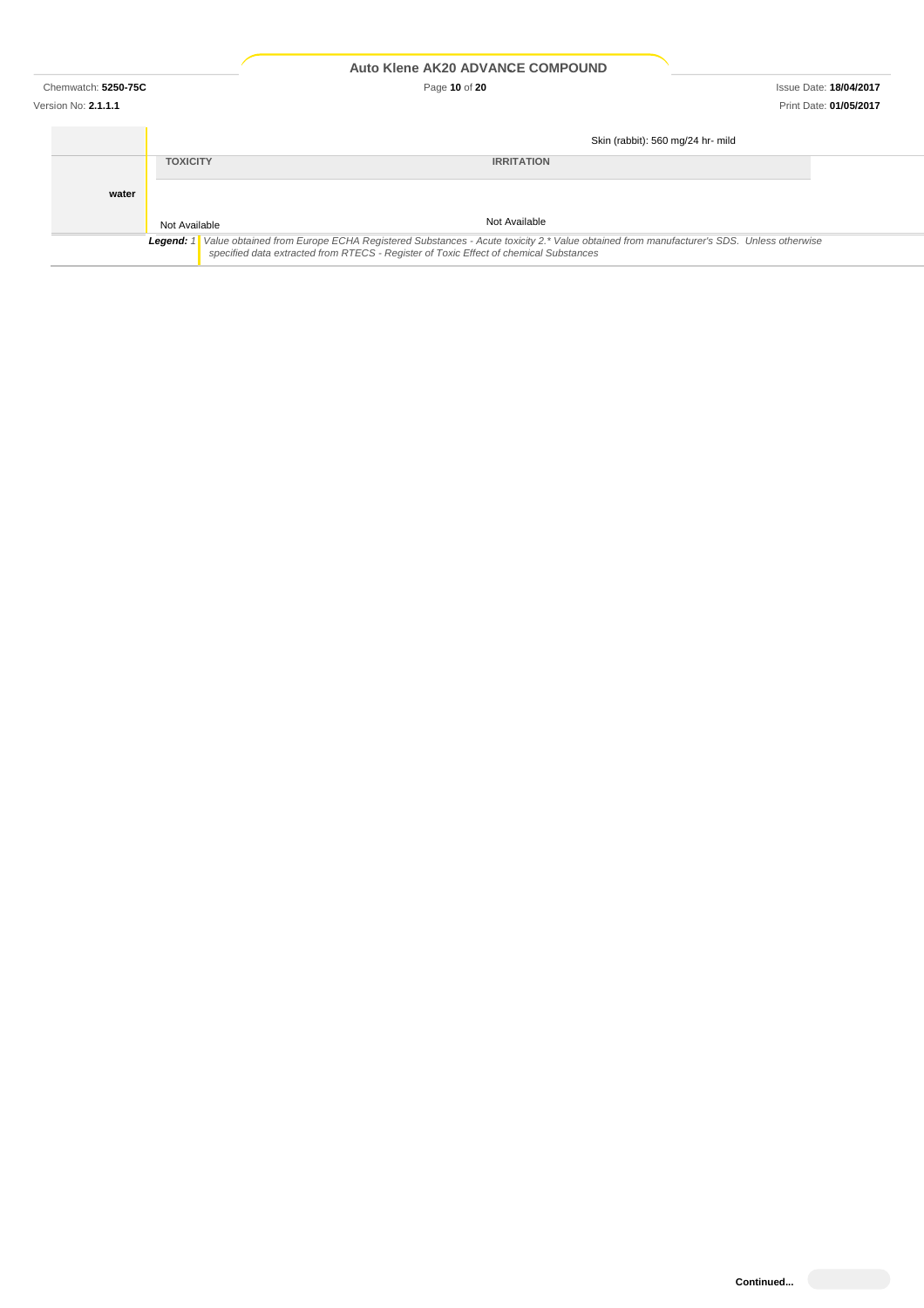|                                                                    | <b>Auto Klene AK20 ADVANCE COMPOUND</b>                                                                                                                                                                                                                                                                                                                                                                                                                                                                                                                                                                                                                                                                                                                                                                                                                                                                                                                                                                                                                                                                                                                                                                                                                                                                                                                                                                                                                                                                                                                                                                                                                                                                                                                                                                                                                                                                                                                                                                                                                                                                                                                                                                                                                                                                                                                                                                                                                                                                                                                                                                                                                                                                                                                                                                                                                                                                                                                                                                                                                                                                                                                                                                                                                                                                                                                                         |                                                         |
|--------------------------------------------------------------------|---------------------------------------------------------------------------------------------------------------------------------------------------------------------------------------------------------------------------------------------------------------------------------------------------------------------------------------------------------------------------------------------------------------------------------------------------------------------------------------------------------------------------------------------------------------------------------------------------------------------------------------------------------------------------------------------------------------------------------------------------------------------------------------------------------------------------------------------------------------------------------------------------------------------------------------------------------------------------------------------------------------------------------------------------------------------------------------------------------------------------------------------------------------------------------------------------------------------------------------------------------------------------------------------------------------------------------------------------------------------------------------------------------------------------------------------------------------------------------------------------------------------------------------------------------------------------------------------------------------------------------------------------------------------------------------------------------------------------------------------------------------------------------------------------------------------------------------------------------------------------------------------------------------------------------------------------------------------------------------------------------------------------------------------------------------------------------------------------------------------------------------------------------------------------------------------------------------------------------------------------------------------------------------------------------------------------------------------------------------------------------------------------------------------------------------------------------------------------------------------------------------------------------------------------------------------------------------------------------------------------------------------------------------------------------------------------------------------------------------------------------------------------------------------------------------------------------------------------------------------------------------------------------------------------------------------------------------------------------------------------------------------------------------------------------------------------------------------------------------------------------------------------------------------------------------------------------------------------------------------------------------------------------------------------------------------------------------------------------------------------------|---------------------------------------------------------|
| Chemwatch: 5250-75C<br>Version No: 2.1.1.1                         | Page 11 of 20                                                                                                                                                                                                                                                                                                                                                                                                                                                                                                                                                                                                                                                                                                                                                                                                                                                                                                                                                                                                                                                                                                                                                                                                                                                                                                                                                                                                                                                                                                                                                                                                                                                                                                                                                                                                                                                                                                                                                                                                                                                                                                                                                                                                                                                                                                                                                                                                                                                                                                                                                                                                                                                                                                                                                                                                                                                                                                                                                                                                                                                                                                                                                                                                                                                                                                                                                                   | <b>Issue Date: 18/04/2017</b><br>Print Date: 01/05/2017 |
| <b>WHITE MINERAL OIL</b><br>(PETROLEUM)                            | The materials included in the Lubricating Base Oils category are related from both process and physical-chemical perspectives;<br>The potential toxicity of a specific distillate base oil is inversely related to the severity or extent of processing the oil has undergone, since:<br>The adverse effects of these materials are associated with undesirable components, and<br>$\bullet$<br>The levels of the undesirable components are inversely related to the degree of processing;<br>$\bullet$<br>Distillate base oils receiving the same degree or extent of processing will have similar toxicities;<br>$\bullet$<br>The potential toxicity of residual base oils is independent of the degree of processing the oil receives.<br>$\bullet$<br>The reproductive and developmental toxicity of the distillate base oils is inversely related to the degree of processing.<br>Unrefined & mildly refined distillate base oils contain the highest levels of undesirable components, have the largest variation of hydrocarbon<br>molecules and have shown the highest potential cancer-causing and mutation-causing activities. Highly and severely refined distillate base oils<br>are produced from unrefined and mildly refined oils by removing or transforming undesirable components. In comparison to unrefined and mildly<br>refined base oils, the highly and severely refined distillate base oils have a smaller range of hydrocarbon molecules and have demonstrated very<br>low mammalian toxicity. Testing of residual oils for mutation-causing and cancer-causing potential has shown negative results, supporting the<br>belief that these materials lack biologically active components or the components are largely non-bioavailable due to their molecular size.<br>Toxicity testing has consistently shown that lubricating base oils have low acute toxicities. For highly and severely refined distillate base oils:<br>In animal studies, the acute, oral, semilethal dose is >5g/kg body weight and the semilethal dose by skin contact is >2g/kg body weight. The<br>semilethal concentration for inhalation is 2.18 to >4 mg/L. The materials have varied from "non-irritating" to "moderately irritating" when tested for<br>skin and eye irritation. Testing for sensitisation has been negative. The effects of repeated exposure vary by species; in animals, effects to the<br>testes and lung have been observed, as well as the formation of granulomas. In animals, these substances have not been found to cause<br>reproductive toxicity or significant increases in birth defects. They are also not considered to cause cancer, mutations or chromosome aberrations.<br>Oral (rat) TCLo: 92000 mg/kg/92D-Cont. Generally the toxicity and irritation is of low order. White oils and highly/solvent refined oils have not<br>shown the long term risk of skin cancer that follows persistent skin contamination with some other mineral oils, due in all probability to refining that<br>produces low content of both polyaromatics (PAH) and benz-alpha-pyrenes (BaP)                                                                                                                                                                                                                                                        |                                                         |
| <b>GLYCEROL</b>                                                    | At very high concentrations, evidence predicts that glycerol may cause tremor, irritation of the skin, eyes, digestive tract and airway. Otherwise it is<br>of low toxicity. There is no significant evidence to suggest that it causes cancer, genetic, reproductive or developmental toxicity.                                                                                                                                                                                                                                                                                                                                                                                                                                                                                                                                                                                                                                                                                                                                                                                                                                                                                                                                                                                                                                                                                                                                                                                                                                                                                                                                                                                                                                                                                                                                                                                                                                                                                                                                                                                                                                                                                                                                                                                                                                                                                                                                                                                                                                                                                                                                                                                                                                                                                                                                                                                                                                                                                                                                                                                                                                                                                                                                                                                                                                                                                |                                                         |
| <b>DISTILLATES,</b><br>PETROLEUM,<br>LIGHT,<br><b>HYDROTREATED</b> | Kerosene may produce varying ranges of skin irritation, and a reversible eye irritation (if eyes are washed). Skin may be cracked or flaky and/or<br>leathery, with crusts and/or hair loss. It may worsen skin cancers. There may also be loss of weight, discharge from the nose, excessive tiredness,<br>and wheezing. The individual may be pale. There may be increase in the weight of body organs. There was no evidence of harm to pregnancy.                                                                                                                                                                                                                                                                                                                                                                                                                                                                                                                                                                                                                                                                                                                                                                                                                                                                                                                                                                                                                                                                                                                                                                                                                                                                                                                                                                                                                                                                                                                                                                                                                                                                                                                                                                                                                                                                                                                                                                                                                                                                                                                                                                                                                                                                                                                                                                                                                                                                                                                                                                                                                                                                                                                                                                                                                                                                                                                           |                                                         |
| <b>CASTOR OIL</b>                                                  | The material may be irritating to the eye, with prolonged contact causing inflammation. Repeated or prolonged exposure to irritants may produce<br>conjunctivitis. The material may cause severe skin irritation after prolonged or repeated exposure and may produce on contact skin redness,<br>swelling, the production of vesicles, scaling and thickening of the skin. Repeated exposures may produce severe ulceration.<br>Some tumorigenic effects have been reported in animal studies The castor seed contains ricin, a toxic protein. Heating during the oil extraction<br>process denatures and inactivates the protein. However, harvesting castor beans may not be without risk. Allergenic compounds found on the<br>plant surface can cause permanent nerve damage, making the harvest of castor beans a human health risk. The United States Food and Drug<br>Administration (FDA) has categorized castor oil as "generally recognized as safe and effective" (GRASE) for over-the-counter use as a laxative<br>with its major site of action the small intestine where it is digested into ricinoleic acid. Despite castor oil being widely used to start labor in<br>pregnant women, to date there is not enough research to show whether it is effective to ripen the cervix or induce labour Due to its foul taste a<br>heavy dose of castor oil was formerly used as a humiliating punishment for children and<br>adults. Victims of this treatment did sometimes die, as the dehydrating effects of the oil-induced diarrhea; however, even those victims who<br>survived had to bear the humiliation of the laxative effects resulting from excessive consumption of the oil.                                                                                                                                                                                                                                                                                                                                                                                                                                                                                                                                                                                                                                                                                                                                                                                                                                                                                                                                                                                                                                                                                                                                                                                                                                                                                                                                                                                                                                                                                                                                                                                                                                                                            |                                                         |
| <b>TRIETHANOLAMINE</b>                                             | The following information refers to contact allergens as a group and may not be specific to this product.<br>Contact allergies quickly manifest themselves as contact eczema, more rarely as urticaria or Quincke's oedema. The pathogenesis of contact<br>eczema involves a cell-mediated (T lymphocytes) immune reaction of the delayed type. Other allergic skin reactions, e.g. contact urticaria, involve<br>antibody-mediated immune reactions. The significance of the contact allergen is not simply determined by its sensitisation potential: the<br>distribution of the substance and the opportunities<br>for contact with it are equally important. A weakly sensitising substance which is widely distributed can be a more important allergen than one<br>with stronger sensitising potential with which few individuals come into contact. From a clinical point of view, substances are noteworthy if they<br>produce an allergic test reaction in more than 1% of the persons tested. Overexposure to most of these materials may cause adverse health<br>effects.<br>Many amine-based compounds can cause release of histamines, which, in turn, can trigger allergic and other physiological effects, including<br>constriction of the bronchi or asthma and inflammation of the cavity of the nose. Whole-body symptoms include headache, nausea, faintness,<br>anxiety, a decrease in blood pressure, rapid heartbeat, itching, reddening of the skin, urticaria (hives) and swelling of the face, which are usually<br>transient.<br>There are generally four routes of possible or potential exposure: inhalation, skin contact, eye contact, and swallowing.<br>Inhalation: Inhaling vapours may result in moderate to severe irritation of the tissues of the nose and throat and can irritate the lungs. Higher<br>concentrations of certain amines can produce severe respiratory irritation, characterized by discharge from the nose, coughing, difficulty in<br>breathing and chest pain. Chronic<br>exposure via inhalation may cause headache, nausea, vomiting, drowsiness, sore throat, inflammation of the bronchi and lungs, and possible lung<br>damage. The material may produce severe irritation to the eye causing pronounced inflammation. Repeated or prolonged exposure to irritants<br>may produce conjunctivitis.<br>The material may cause skin irritation after prolonged or repeated exposure and may produce on contact skin redness, swelling, the production of<br>vesicles, scaling and thickening of the skin.<br>Studies done show that triethanolamine is of low toxicity following high dose exposure by swallowing, skin contact or inhalation. It has not been<br>shown to cause cancer, genetic defects, reproductive or developmental toxicity.<br>NOTE: Substance has been shown to be mutagenic in at least one assay, or belongs to a family of chemicals producing damage or change to<br>cellular DNA. Lachrymation, diarrhoea, convulsions, urinary tract changes, changes in bladder weight, changes in testicular weight, changes in<br>thymus weight, changes in liver weight, dermatitis after systemic exposure, kidney, ureter, bladder tumours recorded. Equivocal tumourigen by<br>RTECS criteria. Dermal rabbit value quoted above is for occluded patch in male or female animals * Union Carbide |                                                         |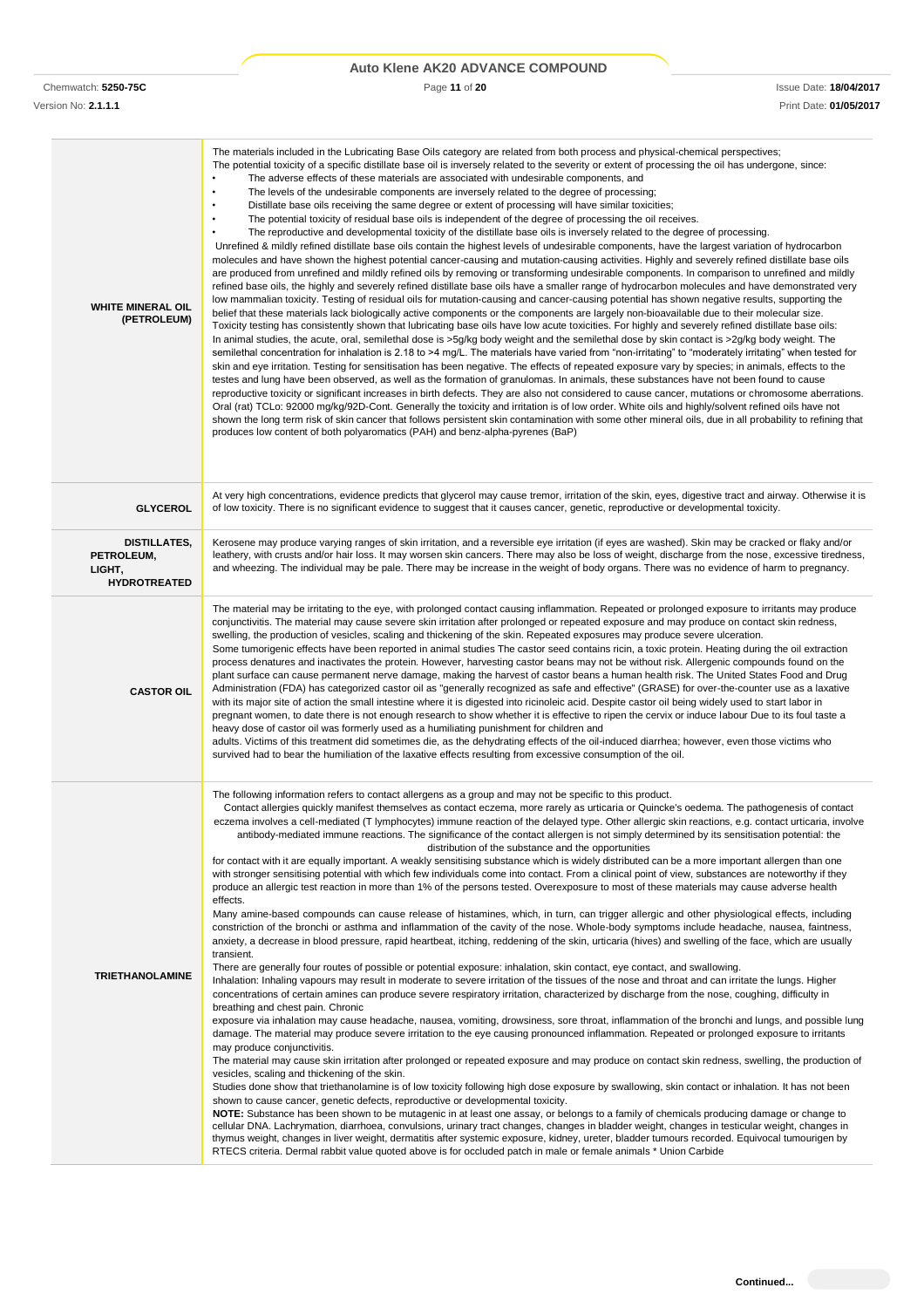|                                                                                                                                                                                                                                                                                                                                                                                                                                                                                                                                                                                                                                                                                                                                                                                                                                              |                                                                                                                                                                                                                                                                                                                                                                                                                                                                                         | Auto Klene AK20 ADVANCE COMPOUND |                        |
|----------------------------------------------------------------------------------------------------------------------------------------------------------------------------------------------------------------------------------------------------------------------------------------------------------------------------------------------------------------------------------------------------------------------------------------------------------------------------------------------------------------------------------------------------------------------------------------------------------------------------------------------------------------------------------------------------------------------------------------------------------------------------------------------------------------------------------------------|-----------------------------------------------------------------------------------------------------------------------------------------------------------------------------------------------------------------------------------------------------------------------------------------------------------------------------------------------------------------------------------------------------------------------------------------------------------------------------------------|----------------------------------|------------------------|
| Chemwatch: 5250-75C                                                                                                                                                                                                                                                                                                                                                                                                                                                                                                                                                                                                                                                                                                                                                                                                                          |                                                                                                                                                                                                                                                                                                                                                                                                                                                                                         | Page 12 of 20                    |                        |
| Version No: 2.1.1.1                                                                                                                                                                                                                                                                                                                                                                                                                                                                                                                                                                                                                                                                                                                                                                                                                          |                                                                                                                                                                                                                                                                                                                                                                                                                                                                                         |                                  | Print Date: 01/05/2017 |
| <b>ALUMINIUM OXIDE &amp;</b><br><b>DISTILLATES,</b><br>PETROLEUM.<br>LIGHT,<br><b>HYDROTREATED &amp;</b><br><b>WATER</b>                                                                                                                                                                                                                                                                                                                                                                                                                                                                                                                                                                                                                                                                                                                     | No significant acute toxicological data identified in literature search.                                                                                                                                                                                                                                                                                                                                                                                                                |                                  |                        |
| <b>WHITE MINERAL OIL</b><br>(PETROLEUM) &<br><b>TRIETHANOLAMINE</b>                                                                                                                                                                                                                                                                                                                                                                                                                                                                                                                                                                                                                                                                                                                                                                          | The substance is classified by IARC as Group 3:<br>NOT classifiable as to its carcinogenicity to humans.<br>Evidence of carcinogenicity may be inadequate or limited in animal testing.                                                                                                                                                                                                                                                                                                 |                                  |                        |
|                                                                                                                                                                                                                                                                                                                                                                                                                                                                                                                                                                                                                                                                                                                                                                                                                                              | Asthma-like symptoms may continue for months or even years after exposure to the material ends. This may be due to a non-allergic condition<br>known as reactive airways dysfunction syndrome (RADS) which can occur after exposure to high levels of highly irritating compound. Main criteria<br>for diagnosing RADS include the absence of previous airways disease in a non-atopic individual, with sudden onset of persistent asthma-like<br>symptoms within minutes to hours of a |                                  |                        |
| <b>GLYCEROL &amp;</b><br>documented exposure to the irritant. Other criteria for diagnosis of RADS include a reversible airflow pattern on lung function tests, moderate to<br>severe TRIETHANOL MINE<br>bronchial hyperreactivity on methacholine challenge testing, and the lack of minimal lymphocytic inflammation, without eosinophilia.<br>RADS (or asthma) following an irritating inhalation is an infrequent disorder with rates related to the concentration of and duration of exposure to the irritating substance. On<br>the other hand, industrial bronchitis is a disorder that occurs as a result of exposure due to high concentrations of irritating substance (often particles) and is completely<br>reversible after exposure ceases. The disorder is characterized by difficulty breathing, cough and mucus production. |                                                                                                                                                                                                                                                                                                                                                                                                                                                                                         |                                  |                        |
| <b>Acute Toxicity</b>                                                                                                                                                                                                                                                                                                                                                                                                                                                                                                                                                                                                                                                                                                                                                                                                                        | ×                                                                                                                                                                                                                                                                                                                                                                                                                                                                                       | Carcinogenicity                  |                        |

| ACULE TOXICITY                              | $\boldsymbol{\mathcal{F}}$ | <b>Carcinogenicity</b>          |                                                                                                                  |
|---------------------------------------------|----------------------------|---------------------------------|------------------------------------------------------------------------------------------------------------------|
| Skin Irritation/Corrosion  ↓                |                            | <b>Reproductivity</b>           |                                                                                                                  |
| <b>Serious Eye</b><br>Damage/Irritation     | $\checkmark$               | <b>STOT - Single Exposure</b>   | ັ                                                                                                                |
| <b>Respiratory or Skin</b><br>sensitisation | $\circ$                    | <b>STOT - Repeated Exposure</b> | ∾                                                                                                                |
| <b>Mutagenicity</b>                         | $\circ$                    | <b>Aspiration Hazard</b>        |                                                                                                                  |
|                                             |                            | $\mathbf x$<br>Legend:<br>✔     | - Data available but does not fill the criteria for<br>classification<br>- Data available to make classification |

# **SECTION 12 ECOLOGICAL INFORMATION**

| <b>Toxicity</b>                           |                 |                              |                                |       |        |
|-------------------------------------------|-----------------|------------------------------|--------------------------------|-------|--------|
| Auto Klene AK15<br><b>FAST CUT LIQUID</b> |                 |                              |                                |       |        |
|                                           | <b>ENDPOINT</b> | <b>TEST DURATION (HR)</b>    | <b>SPECIES</b>                 | VALUE | SOURCE |
|                                           | NotNotNot       | Not ApplicableNot Applicable | ApplicableApplicableApplicable |       |        |

- Data Not Available to make classification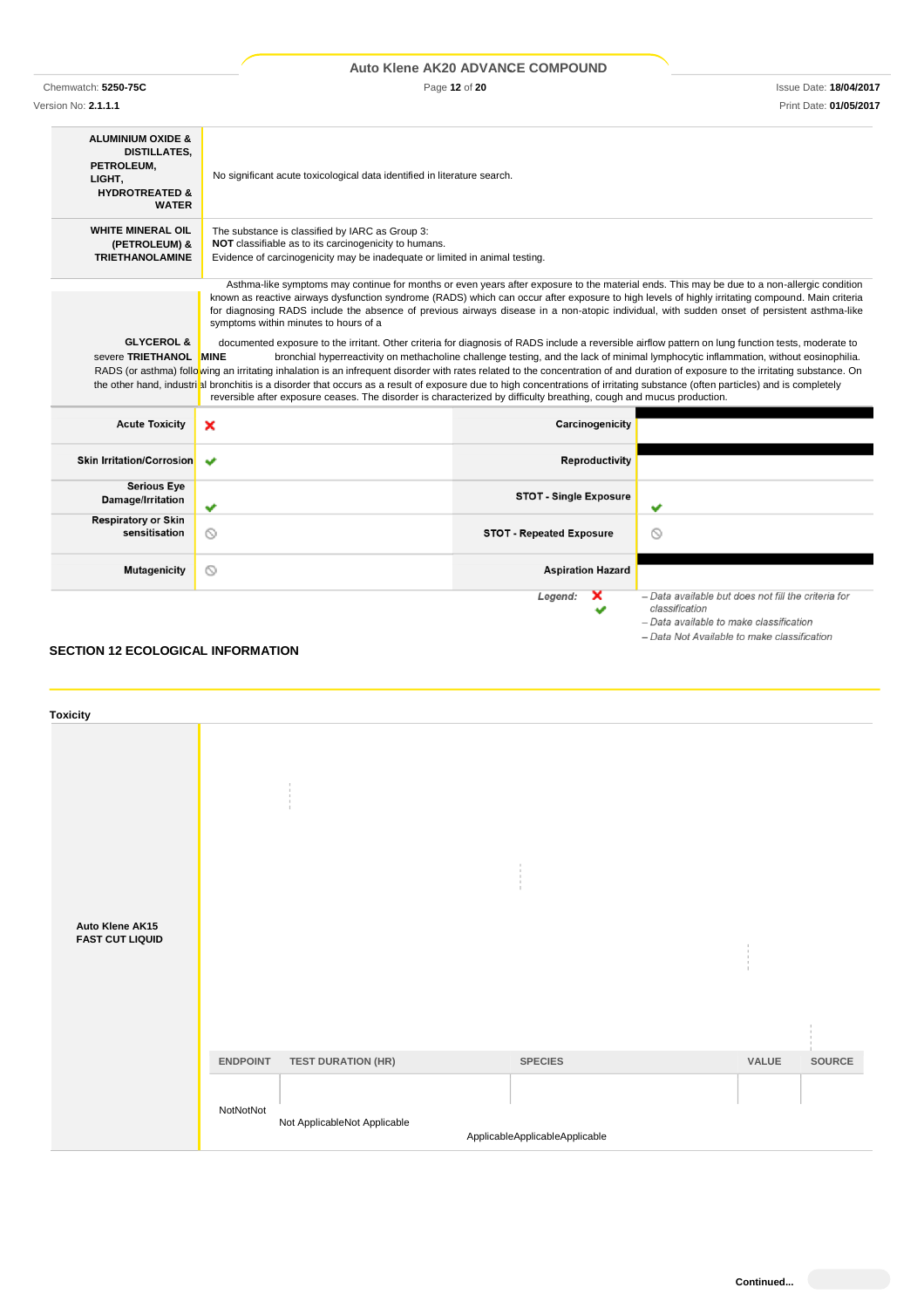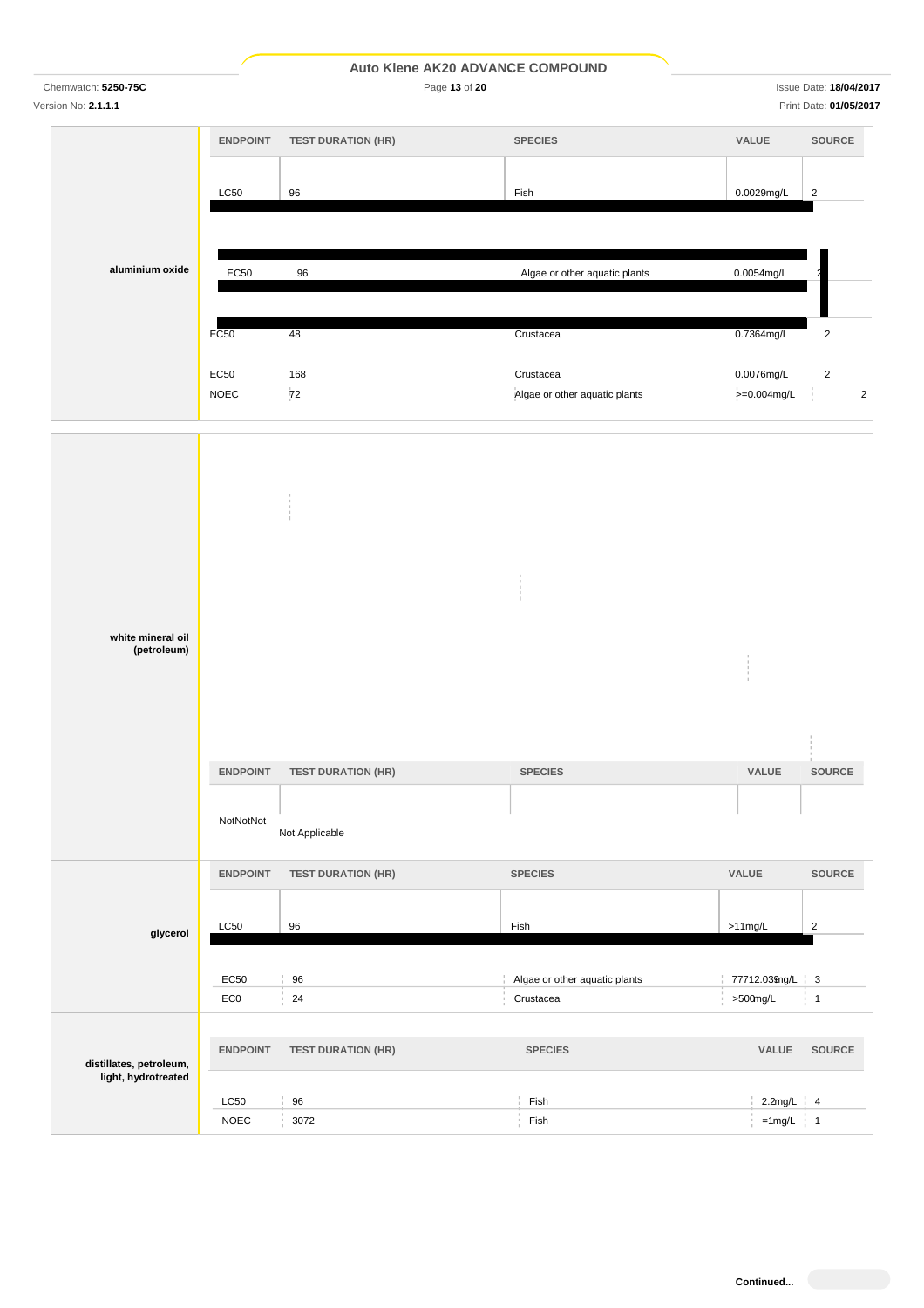|  |  |  |  | <b>Auto Klene AK20 ADVANCE COMPOUND</b> |
|--|--|--|--|-----------------------------------------|
|--|--|--|--|-----------------------------------------|

Chemwatch: **5250-75C** Page **14** of **20** Issue Date: **18/04/2017**

| castor oil      |                 |                                                                                                                                                                                                                                          |                                |                   |                 |
|-----------------|-----------------|------------------------------------------------------------------------------------------------------------------------------------------------------------------------------------------------------------------------------------------|--------------------------------|-------------------|-----------------|
|                 |                 |                                                                                                                                                                                                                                          |                                |                   |                 |
|                 |                 |                                                                                                                                                                                                                                          |                                |                   |                 |
|                 |                 |                                                                                                                                                                                                                                          |                                |                   |                 |
|                 |                 |                                                                                                                                                                                                                                          |                                |                   |                 |
|                 |                 |                                                                                                                                                                                                                                          |                                |                   |                 |
|                 | <b>ENDPOINT</b> | <b>TEST DURATION (HR)</b>                                                                                                                                                                                                                | <b>SPECIES</b>                 | VALUE             | SOURCE          |
|                 |                 |                                                                                                                                                                                                                                          |                                |                   |                 |
|                 |                 |                                                                                                                                                                                                                                          |                                |                   |                 |
|                 | NotNotNot       | Not ApplicableNot Applicable                                                                                                                                                                                                             |                                |                   |                 |
|                 |                 |                                                                                                                                                                                                                                          | ApplicableApplicableApplicable |                   |                 |
|                 | <b>ENDPOINT</b> | <b>TEST DURATION (HR)</b>                                                                                                                                                                                                                | <b>SPECIES</b>                 | VALUE             | <b>SOURCE</b>   |
|                 |                 |                                                                                                                                                                                                                                          |                                |                   |                 |
|                 | <b>LC50</b>     | 96                                                                                                                                                                                                                                       | Fish                           | 11800mg/L         | $\frac{1}{1}$ 4 |
| triethanolamine | EC50            | 96                                                                                                                                                                                                                                       | Algae or other aquatic plants  | 169mg/L           | $\mathbf{1}$    |
|                 | EC10            | 96                                                                                                                                                                                                                                       | Algae or other aquatic plants  | $7.1 \text{mg/L}$ | $\overline{1}$  |
|                 | <b>NOEC</b>     | 504                                                                                                                                                                                                                                      |                                | 16mg/L            | $\overline{1}$  |
|                 |                 |                                                                                                                                                                                                                                          | Crustacea                      |                   |                 |
|                 |                 |                                                                                                                                                                                                                                          |                                |                   |                 |
|                 |                 |                                                                                                                                                                                                                                          |                                |                   |                 |
|                 |                 |                                                                                                                                                                                                                                          |                                |                   |                 |
|                 |                 |                                                                                                                                                                                                                                          |                                |                   |                 |
|                 |                 |                                                                                                                                                                                                                                          |                                |                   |                 |
|                 |                 |                                                                                                                                                                                                                                          |                                |                   |                 |
|                 |                 |                                                                                                                                                                                                                                          |                                |                   |                 |
|                 |                 |                                                                                                                                                                                                                                          |                                |                   |                 |
|                 |                 |                                                                                                                                                                                                                                          |                                |                   |                 |
|                 |                 |                                                                                                                                                                                                                                          |                                |                   |                 |
|                 |                 |                                                                                                                                                                                                                                          |                                |                   |                 |
| water           |                 |                                                                                                                                                                                                                                          |                                |                   |                 |
|                 |                 |                                                                                                                                                                                                                                          |                                |                   |                 |
|                 |                 |                                                                                                                                                                                                                                          |                                |                   |                 |
|                 |                 |                                                                                                                                                                                                                                          |                                |                   |                 |
|                 |                 |                                                                                                                                                                                                                                          |                                |                   |                 |
|                 |                 |                                                                                                                                                                                                                                          |                                |                   |                 |
|                 |                 |                                                                                                                                                                                                                                          |                                |                   |                 |
|                 | <b>ENDPOINT</b> | <b>TEST DURATION (HR)</b>                                                                                                                                                                                                                | <b>SPECIES</b>                 | VALUE             | <b>SOURCE</b>   |
|                 |                 |                                                                                                                                                                                                                                          |                                |                   |                 |
|                 | NotNotNot       |                                                                                                                                                                                                                                          |                                |                   |                 |
|                 |                 | Not ApplicableNot Applicable                                                                                                                                                                                                             | ApplicableApplicableApplicable |                   |                 |
|                 |                 | Legend: Extracted from 1. IUCLID Toxicity Data 2. Europe ECHA Registered Substances - Ecotoxicological Information - Aquatic Toxicity 3. EPIWIN Suite V3.12                                                                              |                                |                   |                 |
|                 |                 | (QSAR) - Aquatic Toxicity Data (Estimated) 4. US EPA, Ecotox database - Aquatic Toxicity Data 5. ECETOC Aquatic Hazard Assessment Data 6.<br>NITE (Japan) - Bioconcentration Data 7. METI (Japan) - Bioconcentration Data 8. Vendor Data |                                |                   |                 |

**for lubricating oil base stocks:**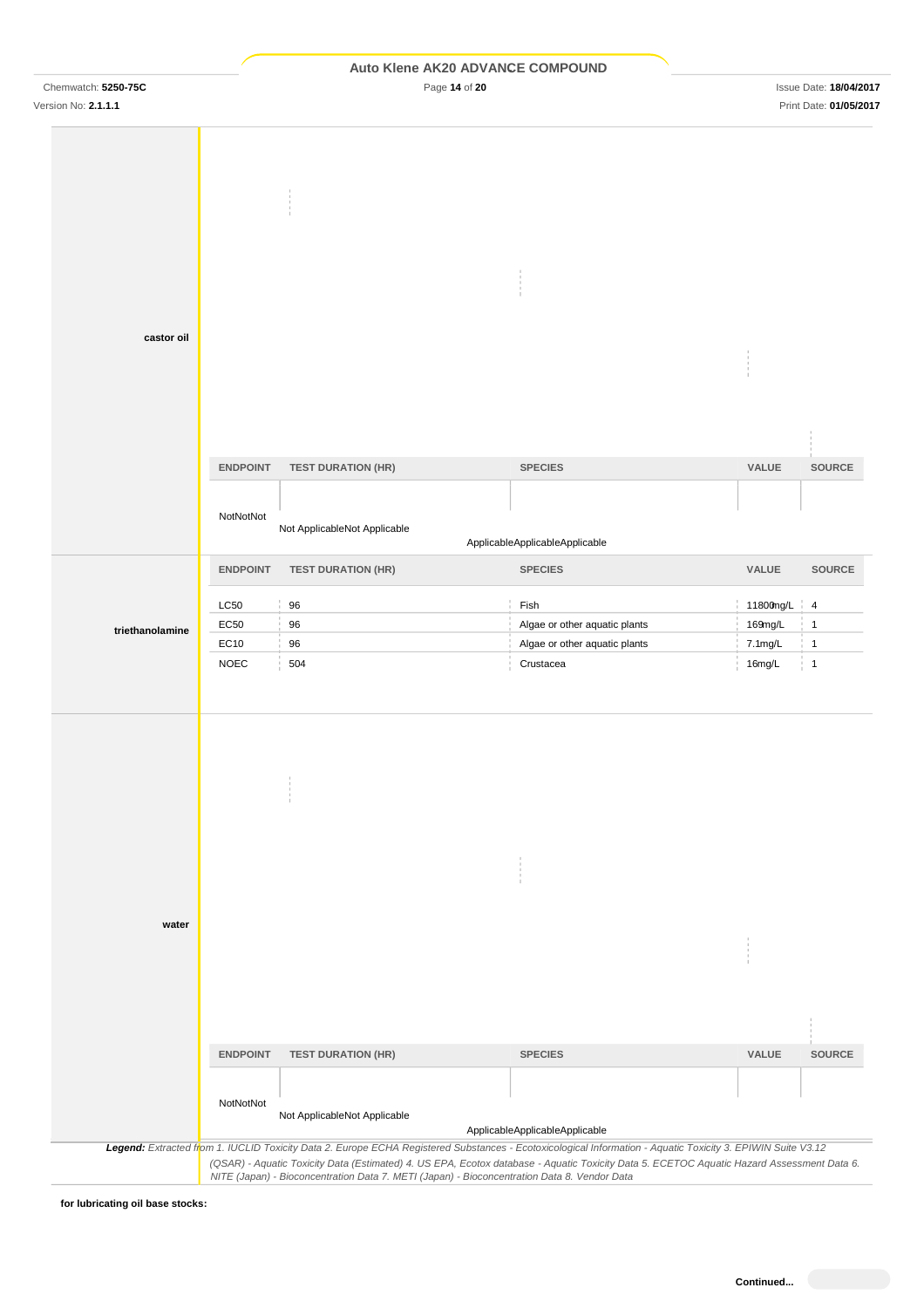Version No: **2.1.1.1** Print Date: **01/05/2017**

Chemwatch: **5250-75C** Page **15** of **20** Issue Date: **18/04/2017**

**Vapor Pressure** Vapor pressures of lubricating base oils are reported to be negligible. In one study, the experimentally measured vapour pressure of a solvent-dewaxed heavy paraffinic distillate base oil was 1.7 x 10exp-4 Pa . Since base oils are mixtures of C15 to C50 paraffinic, naphthenic, and aromatic hydrocarbon isomers, representative components of those structures were selected to calculate a range of vapor pressures. The estimated vapor pressure values for these selected components of base oils ranged from 4.5 x 10exp-1 Pa to 2 x 10exp-13Pa. Based on Dalton's Law the expected total vapour pressure for base oils would fall well below minimum levels (10exp-5 Pa) of recommended experimental procedures.

**Partition Coefficient (log Kow):** In mixtures such as the base oils, the percent distribution of the hydrocarbon groups (i.e., paraffins, naphthenes, and aromatics) and the carbon chain lengths determines in-part the partitioning characteristics of the mixture. Generally, hydrocarbon chains with fewer carbon atoms tend to have lower partition coefficients than those with higher carbon numbers .However, due to their complex composition, unequivocal determination of the log Kow of these hydrocarbon mixtures cannot be made.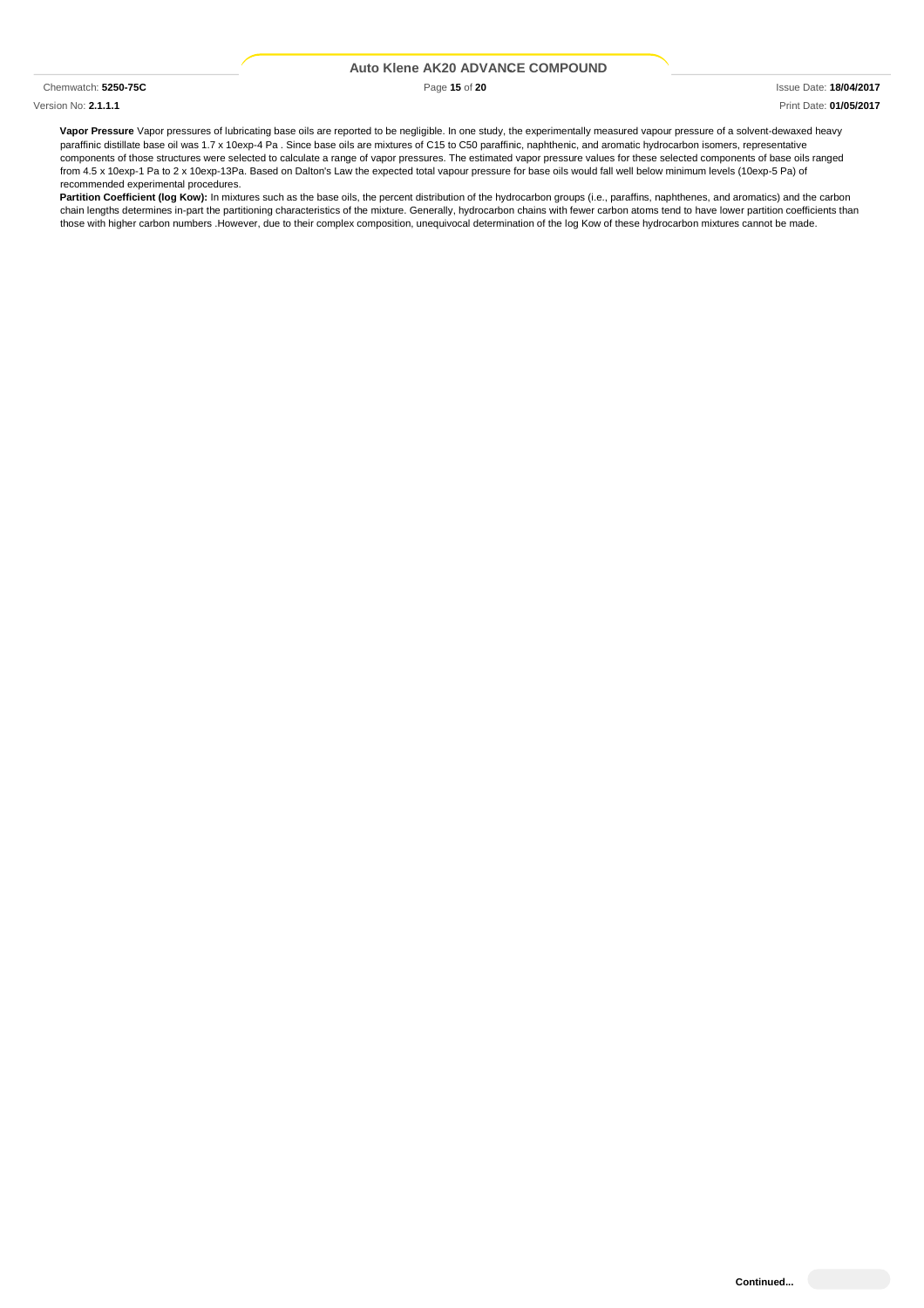Version No: **2.1.1.1** Print Date: **01/05/2017**

Chemwatch: **5250-75C** Page **16** of **20** Issue Date: **18/04/2017**

For Glycerol: Log Kow: -2.66 to -2.47, Atmospheric Fate: Glycerol is broken down in the air by hydroxyl radicals the half-life for this process is 6.8 hours. However, only a negligible amount of the substance will move to the atmospheric compartment. Terrestrial Fate: Only a negligible amount of glycerol will move into the soil compartment, if released into the environment. Aquatic Fate: Glycerol is considered to be readily biodegradable in the aquatic environment. Pre-adapted microorganisms can break glycerol down rapidly in oxygenated/low oxygen waters. The substance is not expected to react with water. When released to water, 100% of the substance will remain in the water compartment - only negligible amounts will be distributed to sediment. Drinking Water Standards: hydrocarbon total: 10 ug/l (UK max.). For Aluminium and its Compunds and Salts: Environmental Fate - As an element, aluminium cannot be degraded in the environment, but may undergo various precipitation or ligand exchange reactions. Aluminium in compounds has only one oxidation state (+3), and would not undergo oxidation-reduction reactions under environmental conditions. Aluminium can be complexed by various ligands present in the environment (e.g., fulvic and humic acids). The solubility of aluminium in the environment will depend on the ligands present and the pH. Atmospheric Fate: Air Quality Standards: none available.

Aquatic Fate: The hydrated aluminium ion undergoes hydrolysis. The speciation of aluminium in water is pH dependent. **DO NOT** discharge into sewer or waterways.

#### **Persistence and degradability**

| Ingredient                                     | Persistence: Water/Soil | <b>Persistence: Air</b> |  |  |
|------------------------------------------------|-------------------------|-------------------------|--|--|
| glycerol                                       | LOW                     | LOW                     |  |  |
| triethanolamine                                | LOW                     | LOW                     |  |  |
| water                                          | LOW<br>LOW              |                         |  |  |
| <b>Bioaccumulative potential</b>               |                         |                         |  |  |
| glycerol                                       | LOW (LogKOW = $-1.76$ ) |                         |  |  |
| distillates, petroleum, light,<br>hydrotreated | LOW (BCF = $159$ )      |                         |  |  |
| triethanolamine                                | LOW (BCF = $3.9$ )      |                         |  |  |
| water                                          | LOW (LogKOW = $-1.38$ ) |                         |  |  |
| <b>Mobility in soil</b>                        |                         |                         |  |  |
| Ingredient                                     | <b>Mobility</b>         |                         |  |  |
| glycerol                                       | $HIGH (KOC = 1)$        |                         |  |  |
| triethanolamine                                | LOW ( $KOC = 10$ )      |                         |  |  |
| water                                          | LOW ( $KOC = 14.3$ )    |                         |  |  |
| <b>SECTION 13 DISPOSAL CONSIDERATIONS</b>      |                         |                         |  |  |

|                                                 | Legislation addressing waste disposal requirements may differ by country, state and/ or territory. Each user must refer to laws operating in their<br>area. In some areas, certain wastes must be tracked.                                                                                                                                                                                                                                                                                                                                                                                                                                                                                                                                                                                                                                                                                                                                                                                                                                                                                                                                                                                                                              |
|-------------------------------------------------|-----------------------------------------------------------------------------------------------------------------------------------------------------------------------------------------------------------------------------------------------------------------------------------------------------------------------------------------------------------------------------------------------------------------------------------------------------------------------------------------------------------------------------------------------------------------------------------------------------------------------------------------------------------------------------------------------------------------------------------------------------------------------------------------------------------------------------------------------------------------------------------------------------------------------------------------------------------------------------------------------------------------------------------------------------------------------------------------------------------------------------------------------------------------------------------------------------------------------------------------|
| Reuse<br><b>Product / Packaging</b><br>disposal | A Hierarchy of Controls seems to be common - the user should investigate:<br>Reduction .<br>$\triangleright$ Recycling<br>Disposal (if all else fails)<br>This material may be recycled if unused, or if it has not been contaminated so as to make it unsuitable for its intended use. If it has been contaminated,<br>it may be possible to reclaim the product by filtration, distillation or some other means. Shelf life considerations should also be applied in making<br>decisions of this type.<br>Note that properties of a material may change in use, and recycling or reuse may not always be appropriate.<br>. DO NOT allow wash water from cleaning or process equipment to enter drains.<br>It may be necessary to collect all wash water for treatment before disposal.<br>In all cases disposal to sewer may be subject to local laws and regulations and these should be considered first.<br>. Where in doubt contact the responsible authority.<br>▶ Recycle wherever possible or consult manufacturer for recycling options. ▶<br>Consult State Land Waste Authority for disposal.<br>Bury or incinerate residue at an approved site.<br>Recycle containers if possible, or dispose of in an authorised landfill. |

#### **SECTION 14 TRANSPORT INFORMATION**

### **Labels Required**

**Ingredient Bioaccumulation**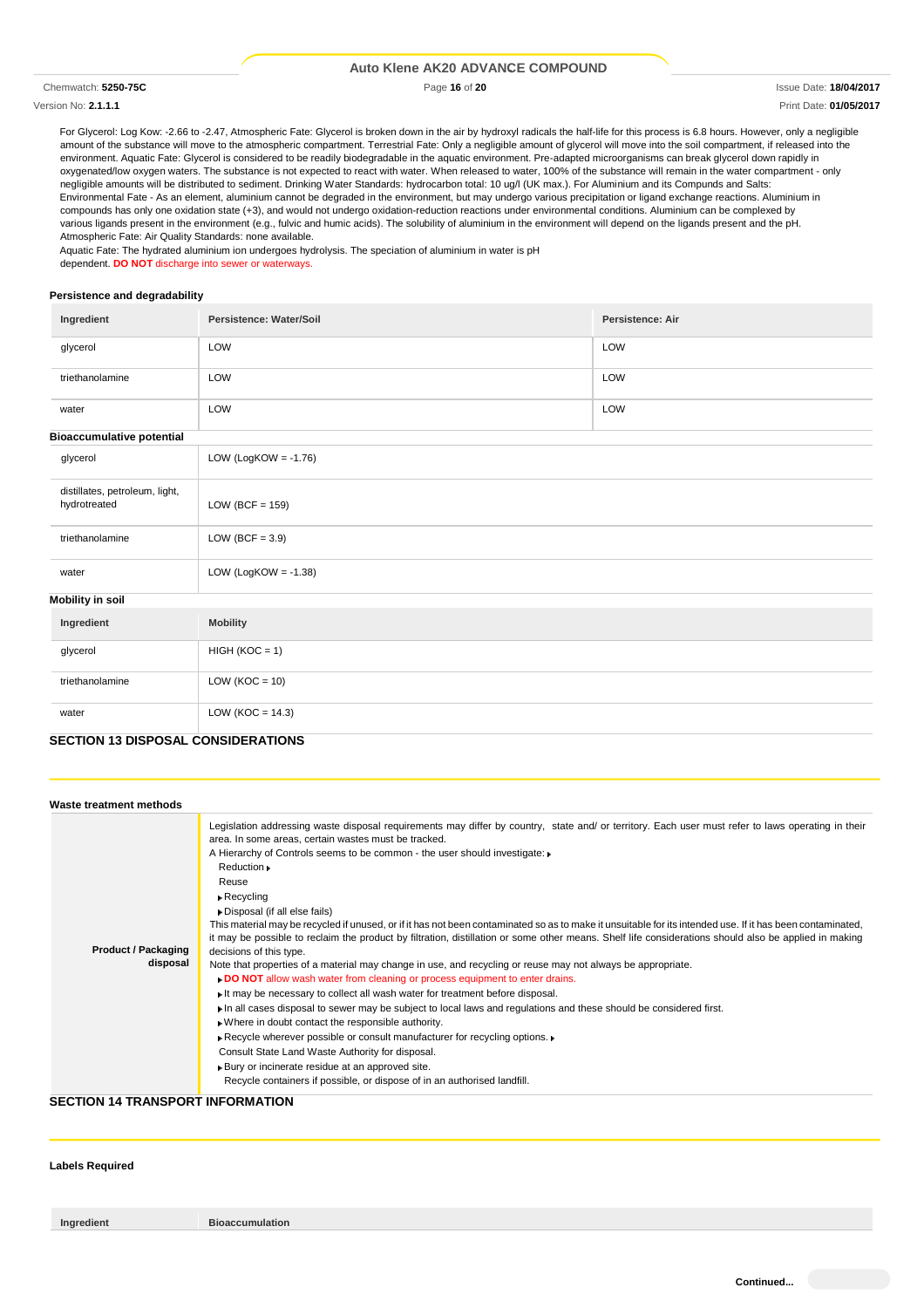Chemwatch: **5250-75C** Page **17** of **20** Issue Date: **18/04/2017**

**Marine Pollutant** NO **HAZCHEM** Not Applicable

**Land transport (ADG): NOT REGULATED FOR TRANSPORT OF DANGEROUS GOODS**

**Air transport (ICAO-IATA / DGR): NOT REGULATED FOR TRANSPORT OF DANGEROUS GOODS**

**Sea transport (IMDG-Code / GGVSee): NOT REGULATED FOR TRANSPORT OF DANGEROUS GOODS**

**Transport in bulk according to Annex II of MARPOL and the IBC code** Not Applicable

**Continued...**

Version No: **2.1.1.1** Print Date: **01/05/2017**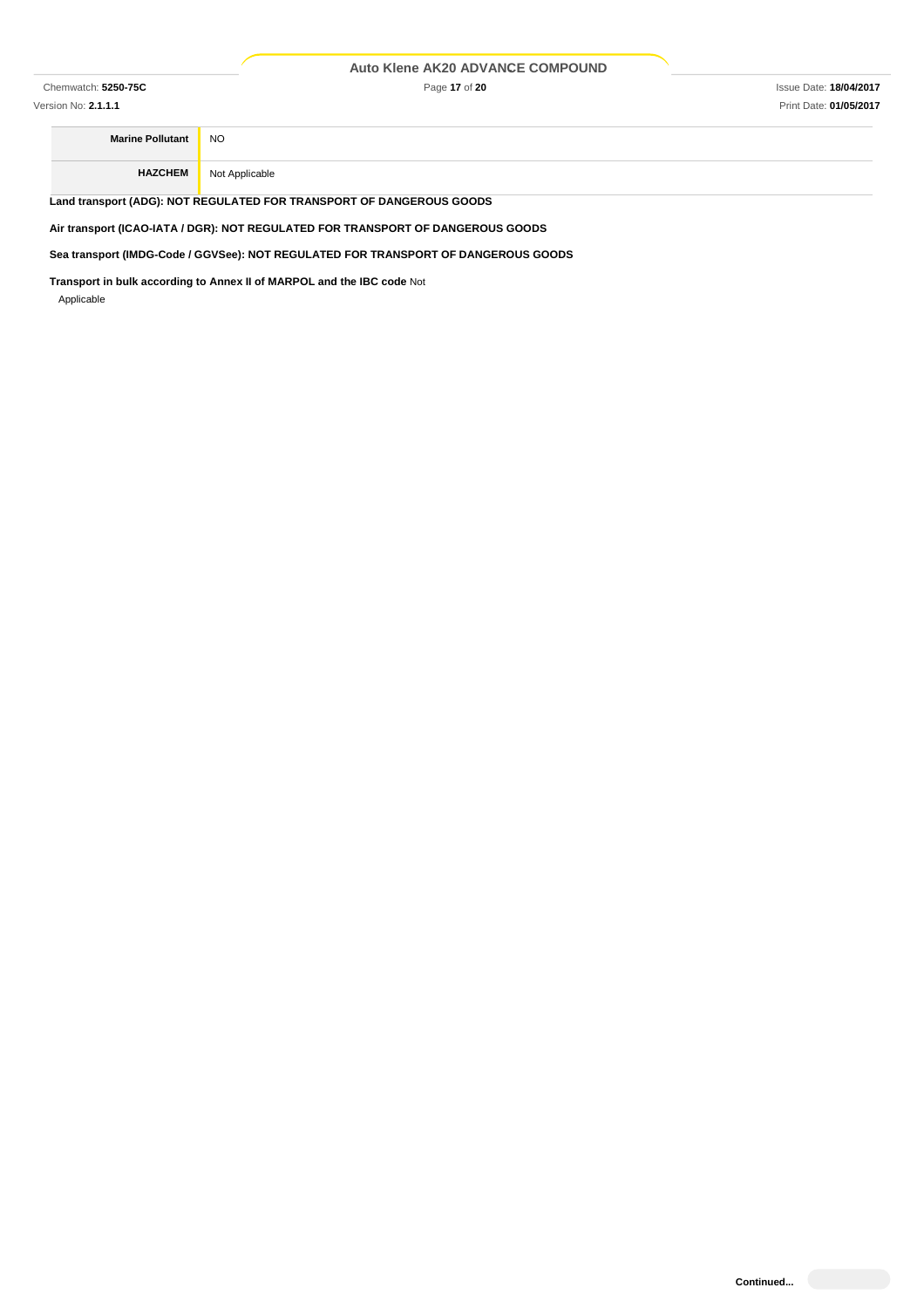| Chemwatch: 5250-75C                               |                                                                                                    | Page 13 of 14<br><b>Issue Date: 18/04/2017</b>                                                                                                |
|---------------------------------------------------|----------------------------------------------------------------------------------------------------|-----------------------------------------------------------------------------------------------------------------------------------------------|
| Version No: 2.1.1.1                               |                                                                                                    | Print Date: 01/05/2017                                                                                                                        |
| <b>SECTION 15 REGULATORY INFORMATION</b>          |                                                                                                    |                                                                                                                                               |
|                                                   | Safety, health and environmental regulations / legislation specific for the substance or mixture   |                                                                                                                                               |
|                                                   | ALUMINIUM OXIDE(1344-28-1.) IS FOUND ON THE FOLLOWING REGULATORY LISTS                             |                                                                                                                                               |
| Australia Exposure Standards                      |                                                                                                    | Australia Inventory of Chemical Substances (AICS)                                                                                             |
|                                                   | WHITE MINERAL OIL (PETROLEUM)(8042-47-5) IS FOUND ON THE FOLLOWING REGULATORY LISTS                |                                                                                                                                               |
| Australia Exposure Standards                      |                                                                                                    | Australia Inventory of Chemical Substances (AICS)                                                                                             |
|                                                   | Australia Hazardous Substances Information System - Consolidated Lists                             | International Agency for Research on Cancer (IARC) - Agents Classified by the IARC<br>Monographs                                              |
|                                                   | GLYCEROL(56-81-5) IS FOUND ON THE FOLLOWING REGULATORY LISTS                                       |                                                                                                                                               |
| Australia Exposure Standards                      |                                                                                                    | Australia Inventory of Chemical Substances (AICS)                                                                                             |
|                                                   | DISTILLATES, PETROLEUM, LIGHT, HYDROTREATED(64742-47-8) IS FOUND ON THE FOLLOWING REGULATORY LISTS |                                                                                                                                               |
| Australia Exposure Standards                      |                                                                                                    | Australia Inventory of Chemical Substances (AICS)                                                                                             |
|                                                   | Australia Hazardous Substances Information System - Consolidated Lists                             | International Agency for Research on Cancer (IARC) - Agents Classified by the IARC<br>Monographs                                              |
|                                                   | <b>CASTOR OIL(8001-79-4) IS FOUND ON THE FOLLOWING REGULATORY LISTS</b>                            |                                                                                                                                               |
| Australia Inventory of Chemical Substances (AICS) |                                                                                                    |                                                                                                                                               |
|                                                   | TRIETHANOLAMINE(102-71-6) IS FOUND ON THE FOLLOWING REGULATORY LISTS                               |                                                                                                                                               |
| Australia Exposure Standards                      |                                                                                                    | Australia Inventory of Chemical Substances (AICS)                                                                                             |
|                                                   | Australia Hazardous Substances Information System - Consolidated Lists                             | International Agency for Research on Cancer (IARC) - Agents Classified by the IARC<br>Monographs                                              |
|                                                   | WATER(7732-18-5) IS FOUND ON THE FOLLOWING REGULATORY LISTS                                        |                                                                                                                                               |
| Australia Inventory of Chemical Substances (AICS) |                                                                                                    |                                                                                                                                               |
| <b>National Inventory</b>                         | <b>Status</b>                                                                                      |                                                                                                                                               |
| Australia - AICS                                  | Υ                                                                                                  |                                                                                                                                               |
| Canada - DSL                                      | Υ                                                                                                  |                                                                                                                                               |
| Canada - NDSL                                     |                                                                                                    | N (glycerol; triethanolamine; water; distillates, petroleum, light, hydrotreated; aluminium oxide; castor oil; white mineral oil (petroleum)) |
| China - IECSC                                     | Υ                                                                                                  |                                                                                                                                               |
| Europe - EINEC / ELINCS /<br><b>NLP</b>           | Y                                                                                                  |                                                                                                                                               |
| Japan - ENCS                                      |                                                                                                    | N (glycerol; triethanolamine; water; distillates, petroleum, light, hydrotreated; aluminium oxide; castor oil; white mineral oil (petroleum)) |
| Korea - KECI                                      | Υ                                                                                                  |                                                                                                                                               |
| New Zealand - NZIoC                               | Υ                                                                                                  |                                                                                                                                               |
| Philippines - PICCS                               | Υ                                                                                                  |                                                                                                                                               |
| USA - TSCA                                        | Υ                                                                                                  |                                                                                                                                               |

# **SECTION 16 OTHER INFORMATION**

# Other information

Legend:

# **Ingredients with multiple cas numbers**

| Name     | <b>CAS No</b>                                                                  |
|----------|--------------------------------------------------------------------------------|
| glycerol | 56-81-5, 29796-42-7, 30049-52-6, 37228-54-9, 75398-78-6, 78630-16-7, 8013-25-0 |

Y = All ingredients are on the inventory<br>N = Not determined or one or more ingredients are not on the inventory and are not exempt from listing(see specific ingredients in brackets)